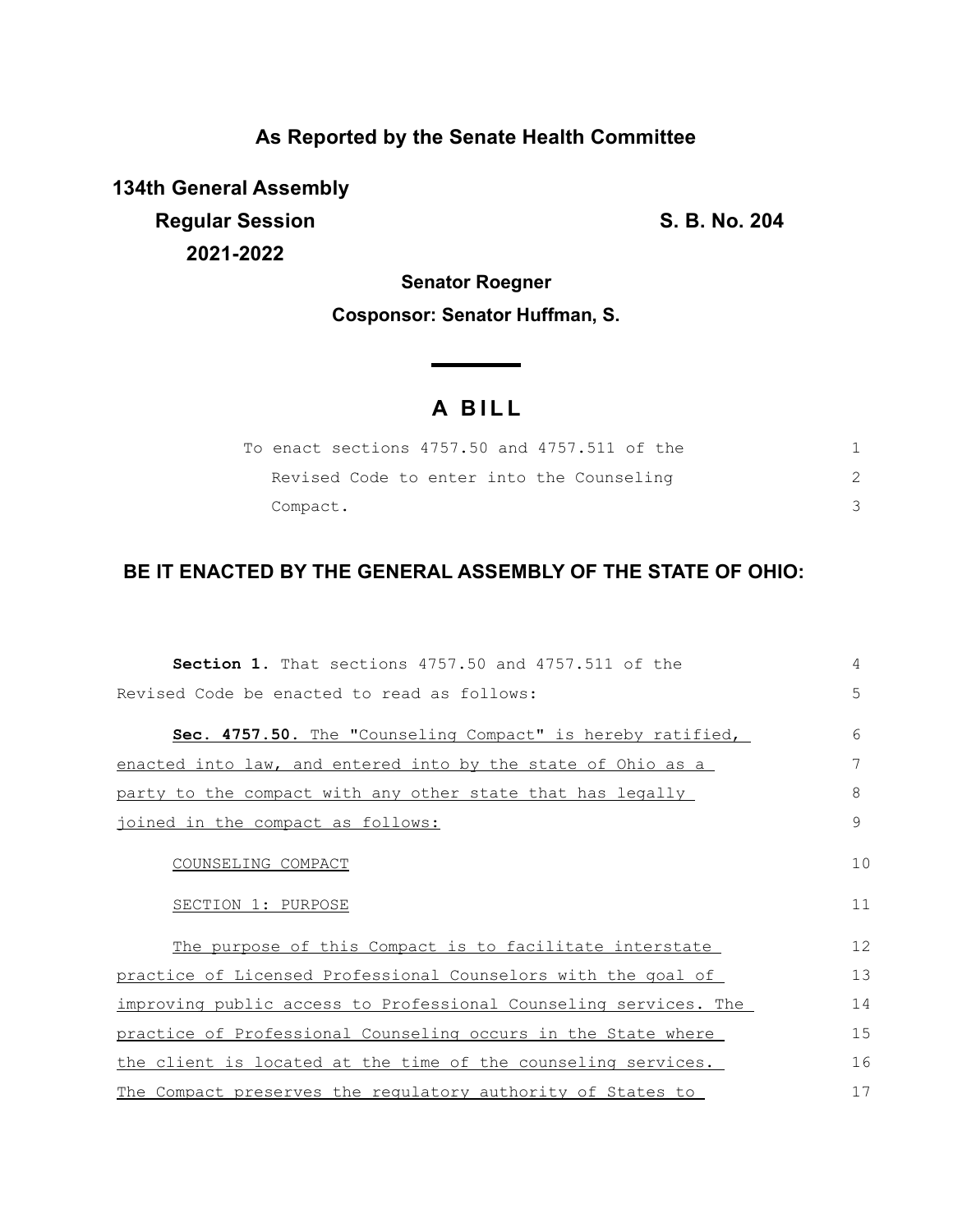| protect public health and safety through the current system of   | 18 |
|------------------------------------------------------------------|----|
| <u>State licensure.</u>                                          | 19 |
| This Compact is designed to achieve the following                | 20 |
| objectives:                                                      | 21 |
| A. Increase public access to Professional Counseling             | 22 |
| services by providing for the mutual recognition of other Member | 23 |
| <u>State licenses;</u>                                           | 24 |
| B. Enhance the States' ability to protect the public's           | 25 |
| health and safety;                                               | 26 |
| C. Encourage the cooperation of Member States in                 | 27 |
| requlating multistate practice for Licensed Professional         | 28 |
| <u>Counselors;</u>                                               | 29 |
| D. Support spouses of relocating Active Duty Military            | 30 |
| <u>personnel;</u>                                                | 31 |
| E. Enhance the exchange of licensure, investigative, and         | 32 |
| disciplinary information among Member States;                    | 33 |
| F. Allow for the use of Telehealth technology to                 | 34 |
| facilitate increased access to Professional Counseling services; | 35 |
| G. Support the uniformity of Professional Counseling             | 36 |
| licensure requirements throughout the States to promote public   | 37 |
| safety and public health benefits;                               | 38 |
| H. Invest all Member States with the authority to hold a         | 39 |
| Licensed Professional Counselor accountable for meeting all      | 40 |
| State practice laws in the State in which the client is located  | 41 |
| at the time care is rendered through the mutual recognition of   | 42 |
| <u>Member State licenses;</u>                                    | 43 |
| I. Eliminate the necessity for licenses in multiple              | 44 |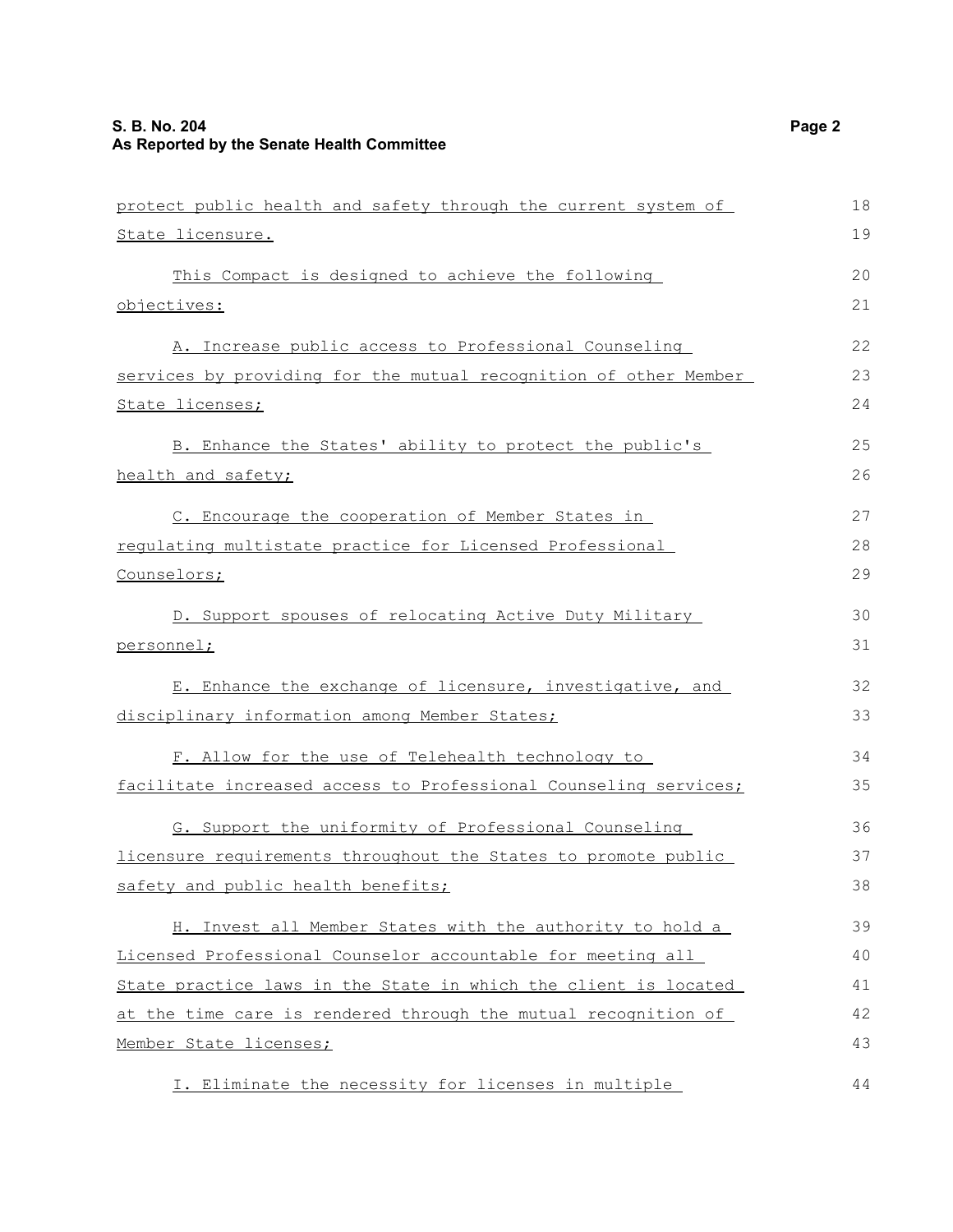| States; and                                                     | 45 |
|-----------------------------------------------------------------|----|
| J. Provide opportunities for interstate practice by             | 46 |
| Licensed Professional Counselors who meet uniform licensure     | 47 |
| requirements.                                                   | 48 |
| SECTION 2. DEFINITIONS                                          | 49 |
| As used in this Compact, and except as otherwise provided,      | 50 |
| the following definitions shall apply:                          | 51 |
| A. "Active Duty Military" means full-time duty status in        | 52 |
| the active uniformed service of the United States, including    | 53 |
| members of the National Guard and Reserve on active duty orders | 54 |
| pursuant to 10 U.S.C. Chapters 1209 and 1211.                   | 55 |
| B. "Adverse Action" means any administrative, civil,            | 56 |
| equitable or criminal action permitted by a State's laws which  | 57 |
| is imposed by a licensing board or other authority against a    | 58 |
| Licensed Professional Counselor, including actions against an   | 59 |
| individual's license or Privilege to Practice such as           | 60 |
| revocation, suspension, probation, monitoring of the licensee,  | 61 |
| limitation on the licensee's practice, or any other Encumbrance | 62 |
| on licensure affecting a Licensed Professional Counselor's      | 63 |
| authorization to practice, including issuance of a cease and    | 64 |
| desist action.                                                  | 65 |
| C. "Alternative Program" means a non-disciplinary               | 66 |
| monitoring or practice remediation process approved by a        | 67 |
| Professional Counseling Licensing Board to address Impaired     | 68 |
| Practitioners.                                                  | 69 |
| D. "Continuing Competence/Education" means a requirement,       | 70 |
| as a condition of license renewal, to provide evidence of       | 71 |
| participation in, and/or completion of, educational and         | 72 |
| professional activities relevant to practice or area of work.   | 73 |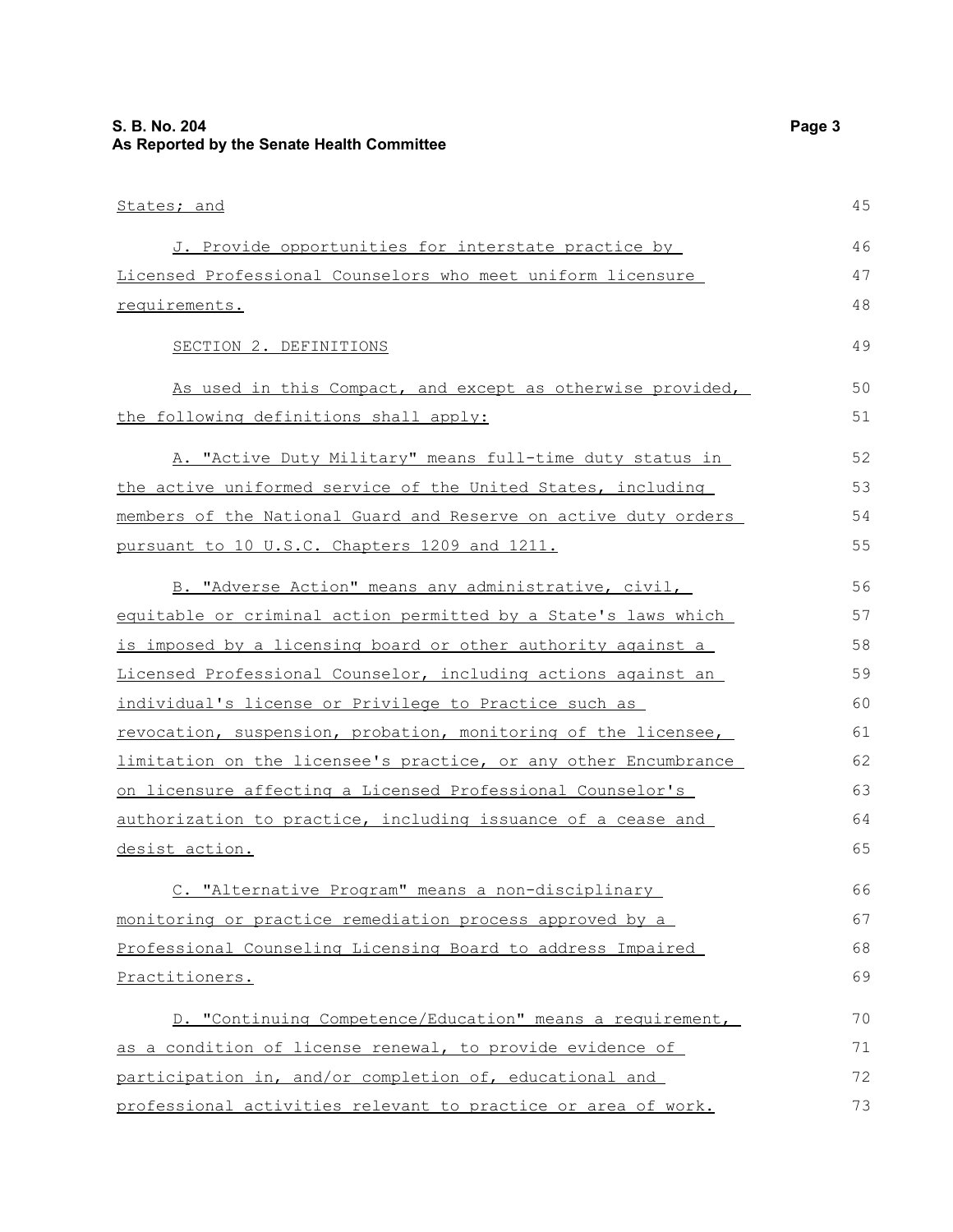#### **S. B. No. 204 Page 4 As Reported by the Senate Health Committee**

| E. "Counseling Compact Commission" or "Commission" means         | 74  |
|------------------------------------------------------------------|-----|
| the national administrative body whose membership consists of    | 75  |
| all States that have enacted the Compact.                        | 76  |
| F. "Current Significant Investigative Information" means:        | 77  |
| 1. Investigative Information that a Licensing Board, after       | 78  |
| a preliminary inquiry that includes notification and an          | 79  |
| opportunity for the Licensed Professional Counselor to respond,  | 80  |
| if required by State law, has reason to believe is not           | 81  |
| groundless and, if proved true, would indicate more than a minor | 82  |
| infraction; or                                                   | 83  |
| 2. Investigative Information that indicates that the             | 84  |
| Licensed Professional Counselor represents an immediate threat   | 85  |
| to public health and safety regardless of whether the Licensed   | 86  |
| Professional Counselor has been notified and had an opportunity  | 87  |
| to respond.                                                      | 88  |
| G. "Data System" means a repository of information about         | 89  |
| Licensees, including, but not limited to, continuing education,  | 90  |
| examination, licensure, investigative, Privilege to Practice and | 91  |
| Adverse Action information.                                      | 92  |
| H. "Encumbered License" means a license in which an              | 93  |
| Adverse Action restricts the practice of licensed Professional   | 94  |
| Counseling by the Licensee and said Adverse Action has been      | 95  |
| reported to the National Practitioners Data Bank (NPDB).         | 96  |
| I. "Encumbrance" means a revocation or suspension of, or         | 97  |
| any limitation on, the full and unrestricted practice of         | 98  |
| Licensed Professional Counseling by a Licensing Board.           | 99  |
| J. "Executive Committee" means a group of directors              | 100 |
| elected or appointed to act on behalf of, and within the powers  | 101 |
| granted to them by, the Commission.                              | 102 |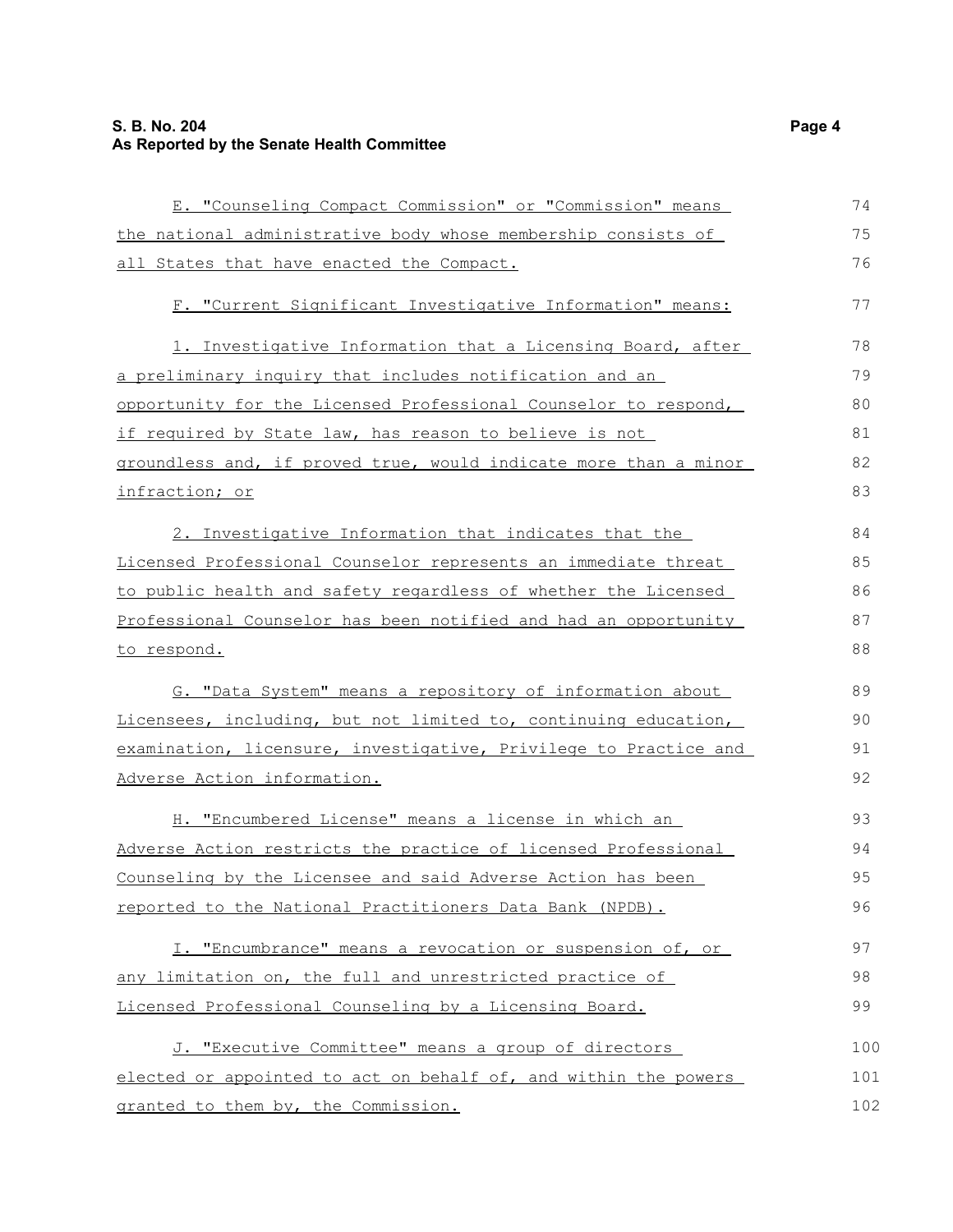#### **S. B. No. 204 Page 5 As Reported by the Senate Health Committee**

| K. "Home State" means the Member State that is the               | 103 |
|------------------------------------------------------------------|-----|
| Licensee's primary State of residence.                           | 104 |
| L. "Impaired Practitioner" means an individual who has a         | 105 |
| condition(s) that may impair their ability to practice as a      | 106 |
| Licensed Professional Counselor without some type of             | 107 |
| intervention and may include, but are not limited to, alcohol    | 108 |
| and drug dependence, mental health impairment, and neurological  | 109 |
| or physical impairments.                                         | 110 |
| M. "Investigative Information" means information, records,       | 111 |
| and documents received or generated by a Professional Counseling | 112 |
| Licensing Board pursuant to an investigation.                    | 113 |
| N. "Jurisprudence Requirement" if required by a Member           | 114 |
| State, means the assessment of an individual's knowledge of the  | 115 |
| laws and Rules governing the practice of Professional Counseling | 116 |
| in a State.                                                      | 117 |
| O. "Licensed Professional Counselor" means a counselor           | 118 |
| licensed by a Member State, regardless of the title used by that | 119 |
| State, to independently assess, diagnose, and treat behavioral   | 120 |
| health conditions.                                               | 121 |
| P. "Licensee" means an individual who currently holds an         | 122 |
| authorization from the State to practice as a Licensed           | 123 |
| Professional Counselor.                                          | 124 |
| Q. "Licensing Board" means the agency of a State, or             | 125 |
| equivalent, that is responsible for the licensing and regulation | 126 |
| of Licensed Professional Counselors.                             | 127 |
| R. "Member State" means a State that has enacted the             | 128 |
| Compact.                                                         | 129 |
| S. "Privilege to Practice" means a legal authorization,          | 130 |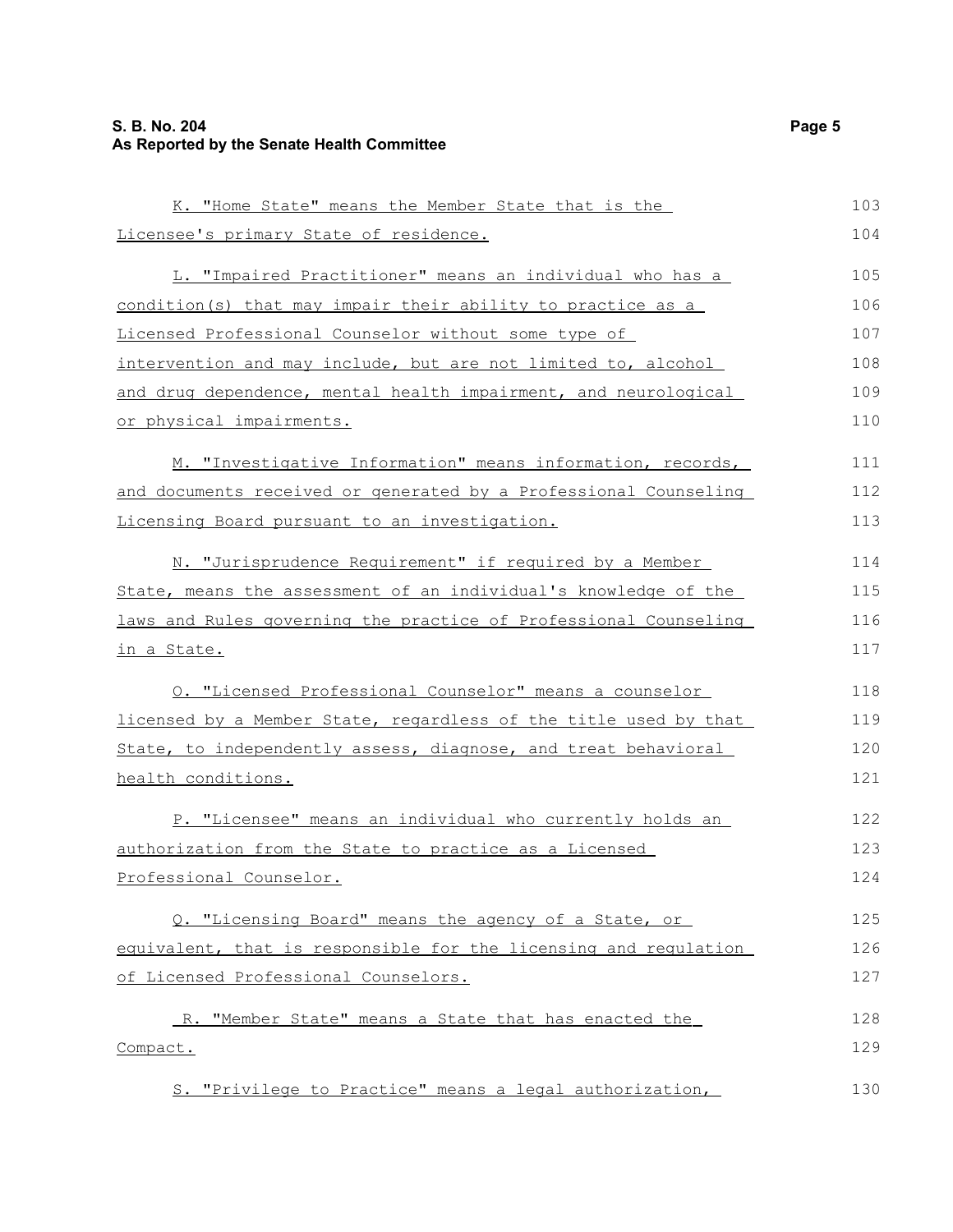| which is equivalent to a license, permitting the practice of     | 131 |
|------------------------------------------------------------------|-----|
| Professional Counseling in a Remote State.                       | 132 |
| T. "Professional Counseling" means the assessment,               | 133 |
| diagnosis, and treatment of behavioral health conditions by a    | 134 |
| Licensed Professional Counselor.                                 | 135 |
| U. "Remote State" means a Member State other than the Home       | 136 |
| State, where a Licensee is exercising or seeking to exercise the | 137 |
| Privilege to Practice.                                           | 138 |
| V. "Rule" means a regulation promulgated by the Commission       | 139 |
| that has the force of law.                                       | 140 |
| W. "Single State License" means a Licensed Professional          | 141 |
| Counselor license issued by a Member State that authorizes       | 142 |
| practice only within the issuing State and does not include a    | 143 |
| Privilege to Practice in any other Member State.                 | 144 |
| X. "State" means any state, commonwealth, district, or           | 145 |
| territory of the United States of America that regulates the     | 146 |
| practice of Professional Counseling.                             | 147 |
| Y. "Telehealth" means the application of telecommunication       | 148 |
| technology to deliver Professional Counseling services remotely  | 149 |
| to assess, diagnose, and treat behavioral health conditions.     | 150 |
| Z. "Unencumbered License" means a license that authorizes        | 151 |
| a Licensed Professional Counselor to engage in the full and      | 152 |
| unrestricted practice of Professional Counseling.                | 153 |
| SECTION 3. STATE PARTICIPATION IN THE COMPACT                    | 154 |
| A. To Participate in the Compact, a State must currently:        | 155 |
| 1. License and requlate Licensed Professional Counselors;        | 156 |
| 2. Require Licensees to pass a nationally recognized exam        | 157 |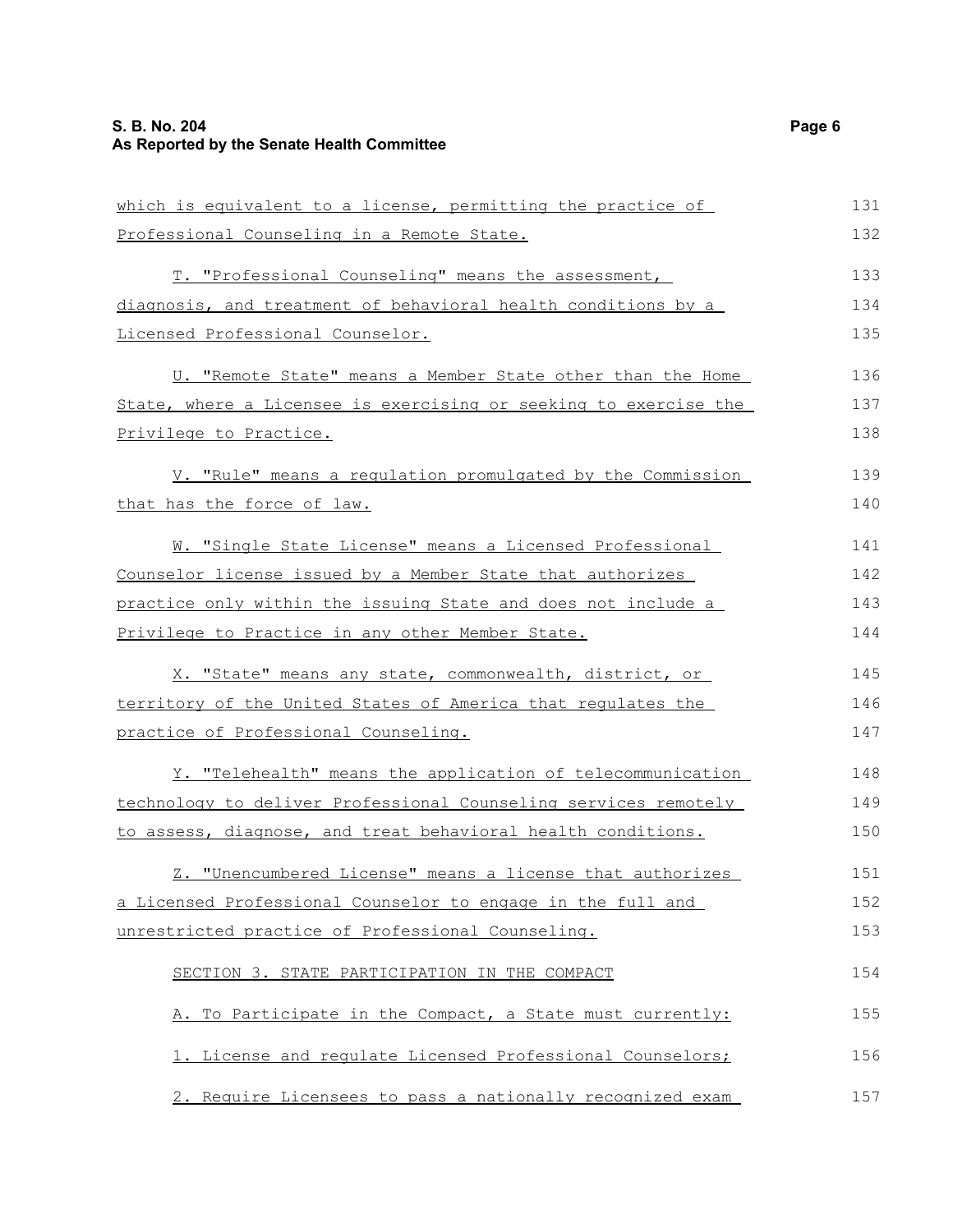| approved by the Commission;                                      | 158 |
|------------------------------------------------------------------|-----|
| 3. Require Licensees to have a 60 semester-hour (or 90           | 159 |
| guarter-hour) master's degree in counseling or 60 semester-hours | 160 |
| (or 90 quarter-hours) of graduate course work including the      | 161 |
| following topic areas:                                           | 162 |
| a. Professional Counseling Orientation and Ethical               | 163 |
| Practice;                                                        | 164 |
| b. Social and Cultural Diversity;                                | 165 |
| c. Human Growth and Development;                                 | 166 |
| d. Career Development;                                           | 167 |
| e. Counseling and Helping Relationships;                         | 168 |
| f. Group Counseling and Group Work;                              | 169 |
| g. Diagnosis and Treatment; Assessment and Testing;              | 170 |
| h. Research and Program Evaluation; and                          | 171 |
| i. Other areas as determined by the Commission.                  | 172 |
| 4. Require Licensees to complete a supervised postgraduate       | 173 |
| professional experience as defined by the Commission;            | 174 |
| 5. Have a mechanism in place for receiving and                   | 175 |
| investigating complaints about Licensees.                        | 176 |
| B. A Member State shall:                                         | 177 |
| 1. Participate fully in the Commission's Data System,            | 178 |
| including using the Commission's unique identifier as defined in | 179 |
| Rules;                                                           | 180 |
| 2. Notify the Commission, in compliance with the terms of        | 181 |
| the Compact and Rules, of any Adverse Action or the availability | 182 |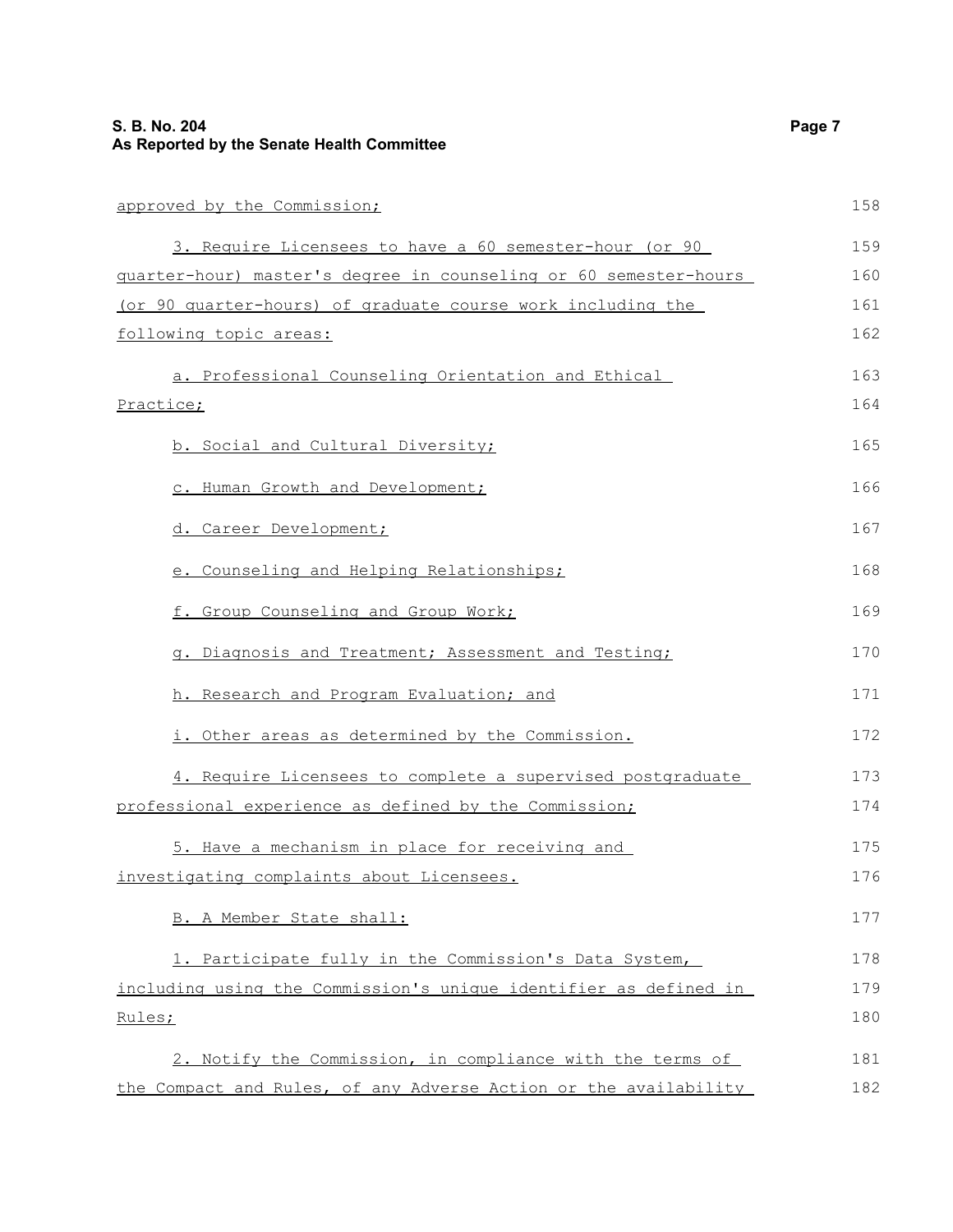| of Investigative Information regarding a Licensee;               | 183 |
|------------------------------------------------------------------|-----|
| 3. Implement or utilize procedures for considering the           | 184 |
| criminal history records of applicants for an initial Privilege  | 185 |
| to Practice. These procedures shall include the submission of    | 186 |
| fingerprints or other biometric-based information by applicants  | 187 |
| for the purpose of obtaining an applicant's criminal history     | 188 |
| record information from the Federal Bureau of Investigation and  | 189 |
| the agency responsible for retaining that State's criminal       | 190 |
| records;                                                         | 191 |
| a. A member state must fully implement a criminal                | 192 |
| background check requirement, within a time frame established by | 193 |
| rule, by receiving the results of the Federal Bureau of          | 194 |
| Investigation record search and shall use the results in making  | 195 |
| licensure decisions.                                             | 196 |
| b. Communication between a Member State, the Commission          | 197 |
| and among Member States regarding the verification of            | 198 |
| eligibility for licensure through the Compact shall not include  | 199 |
| <u>any information received from the Federal Bureau of</u>       | 200 |
| Investigation relating to a federal criminal records check       | 201 |
| performed by a Member State under Public Law 92-544.             | 202 |
| 4. Comply with the Rules of the Commission;                      | 203 |
| 5. Require an applicant to obtain or retain a license in         | 204 |
| the Home State and meet the Home State's qualifications for      | 205 |
| licensure or renewal of licensure, as well as all other          | 206 |
| applicable State laws;                                           | 207 |
| 6. Grant the Privilege to Practice to a Licensee holding a       | 208 |
| valid Unencumbered License in another Member State in accordance | 209 |
| with the terms of the Compact and Rules; and                     | 210 |
| 7. Provide for the attendance of the State's commissioner        | 211 |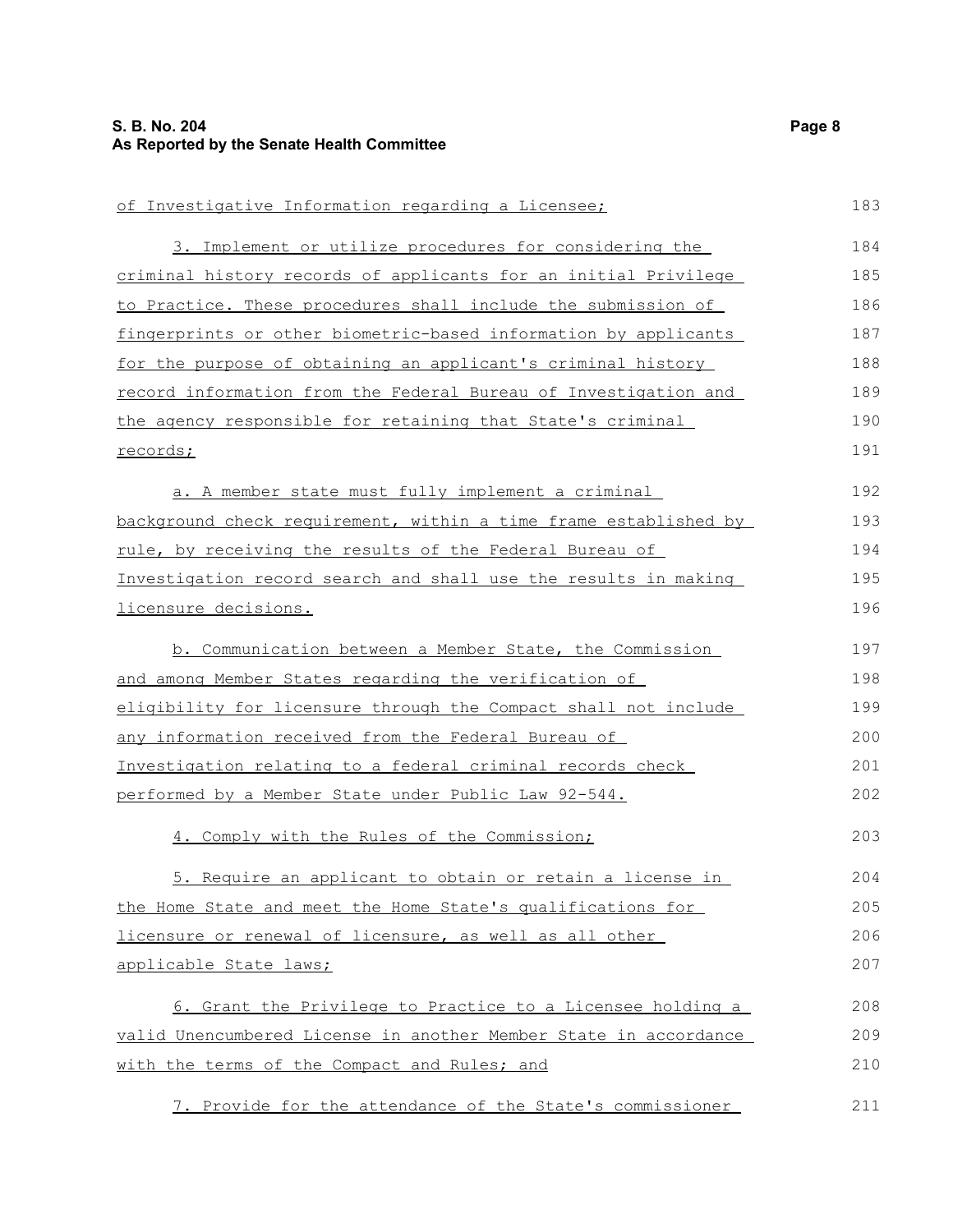| to the Counseling Compact Commission meetings.                         | 212 |
|------------------------------------------------------------------------|-----|
| C. Member States may charge a fee for granting the                     | 213 |
| <u>Privilege to Practice.</u>                                          | 214 |
| D. Individuals not residing in a Member State shall                    | 215 |
| continue to be able to apply for a Member State's Single State         | 216 |
| License as provided under the laws of each Member State.               | 217 |
| However, the Single State License granted to these individuals         | 218 |
| shall not be recognized as granting a Privilege to Practice            | 219 |
| Professional Counseling in any other Member State.                     | 220 |
| E. Nothing in this Compact shall affect the requirements               | 221 |
| established by a Member State for the issuance of a Single State       | 222 |
| License.                                                               | 223 |
| F. A license issued to a Licensed Professional Counselor               | 224 |
| <u>by a Home State to a resident in that State shall be recognized</u> | 225 |
| by each Member State as authorizing a Licensed Professional            | 226 |
| Counselor to practice Professional Counseling, under a Privilege       | 227 |
| to Practice, in each Member State.                                     | 228 |
| SECTION 4. PRIVILEGE TO PRACTICE                                       | 229 |
| A. To exercise the Privilege to Practice under the terms               | 230 |
| and provisions of the Compact, the Licensee shall:                     | 231 |
| 1. Hold a license in the Home State;                                   | 232 |
| 2. Have a valid United States Social Security Number or                | 233 |
| National Practitioner Identifier;                                      | 234 |
| 3. Be eligible for a Privilege to Practice in any Member               | 235 |
| State in accordance with Section 4(D), (G) and (H);                    | 236 |
| 4. Have not had any Encumbrance or restriction against any             | 237 |
| license or Privilege to Practice within the previous two (2)           | 238 |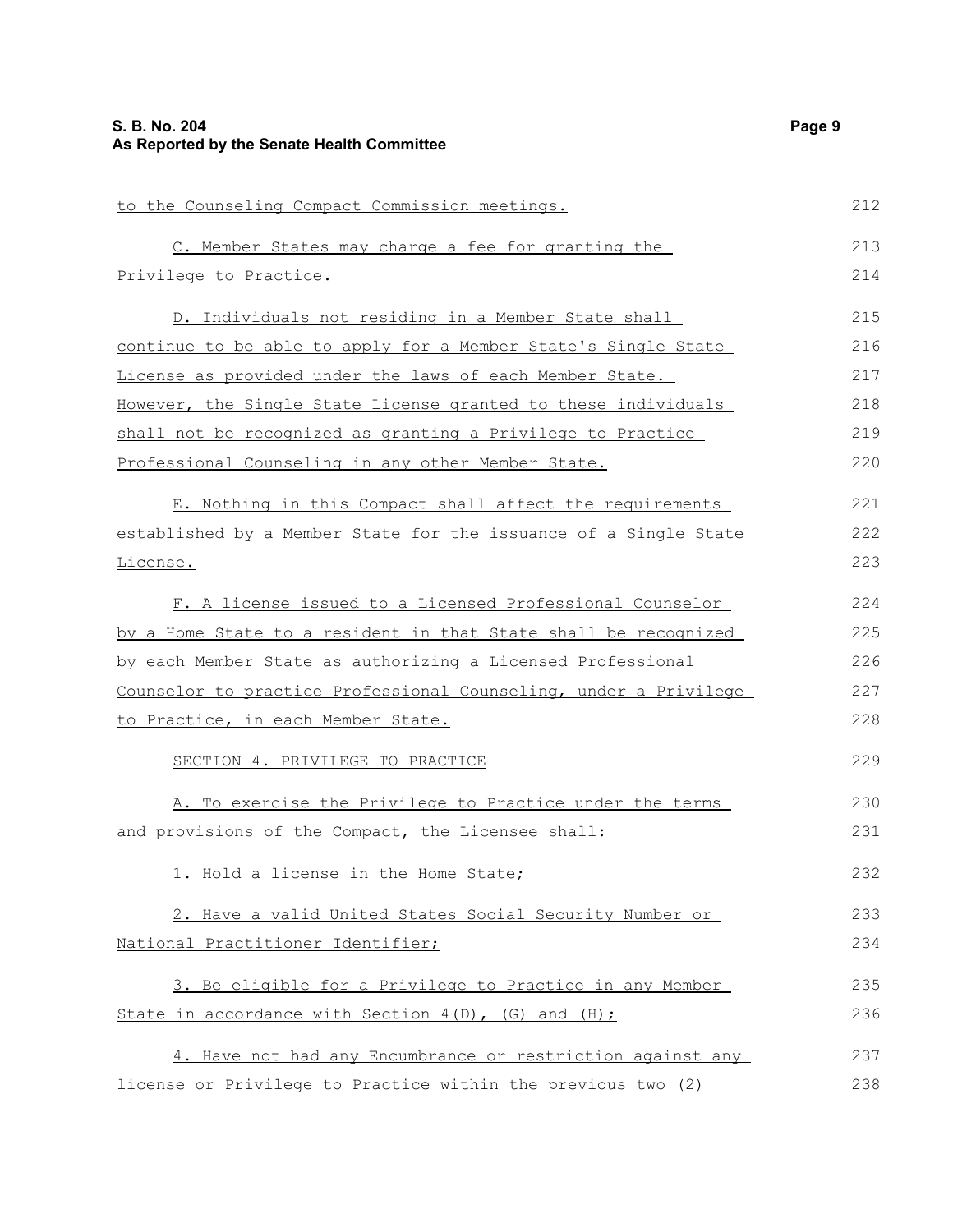years; 5. Notify the Commission that the Licensee is seeking the Privilege to Practice within a Remote State(s); 6. Pay any applicable fees, including any State fee, for the Privilege to Practice; 7. Meet any Continuing Competence/Education requirements established by the Home State; 8. Meet any Jurisprudence Requirements established by the Remote State(s) in which the Licensee is seeking a Privilege to Practice; and 9. Report to the Commission any Adverse Action, Encumbrance, or restriction on license taken by any non-Member State within 30 days from the date the action is taken. B. The Privilege to Practice is valid until the expiration date of the Home State license. The Licensee must comply with the requirements of Section 4(A) to maintain the Privilege to Practice in the Remote State. C. A Licensee providing Professional Counseling in a Remote State under the Privilege to Practice shall adhere to the laws and regulations of the Remote State. D. A Licensee providing Professional Counseling services in a Remote State is subject to that State's regulatory authority. A Remote State may, in accordance with due process and that State's laws, remove a Licensee's Privilege to Practice in the Remote State for a specific period of time, impose fines, and/or take any other necessary actions to protect the health and safety of its citizens. The Licensee may be ineligible for a 239 240 241 242 243 244 245 246 247 248 249 250 251 252 253 254 255 256 257 258 259 260 261 262 263 264 265

Privilege to Practice in any Member State until the specific

266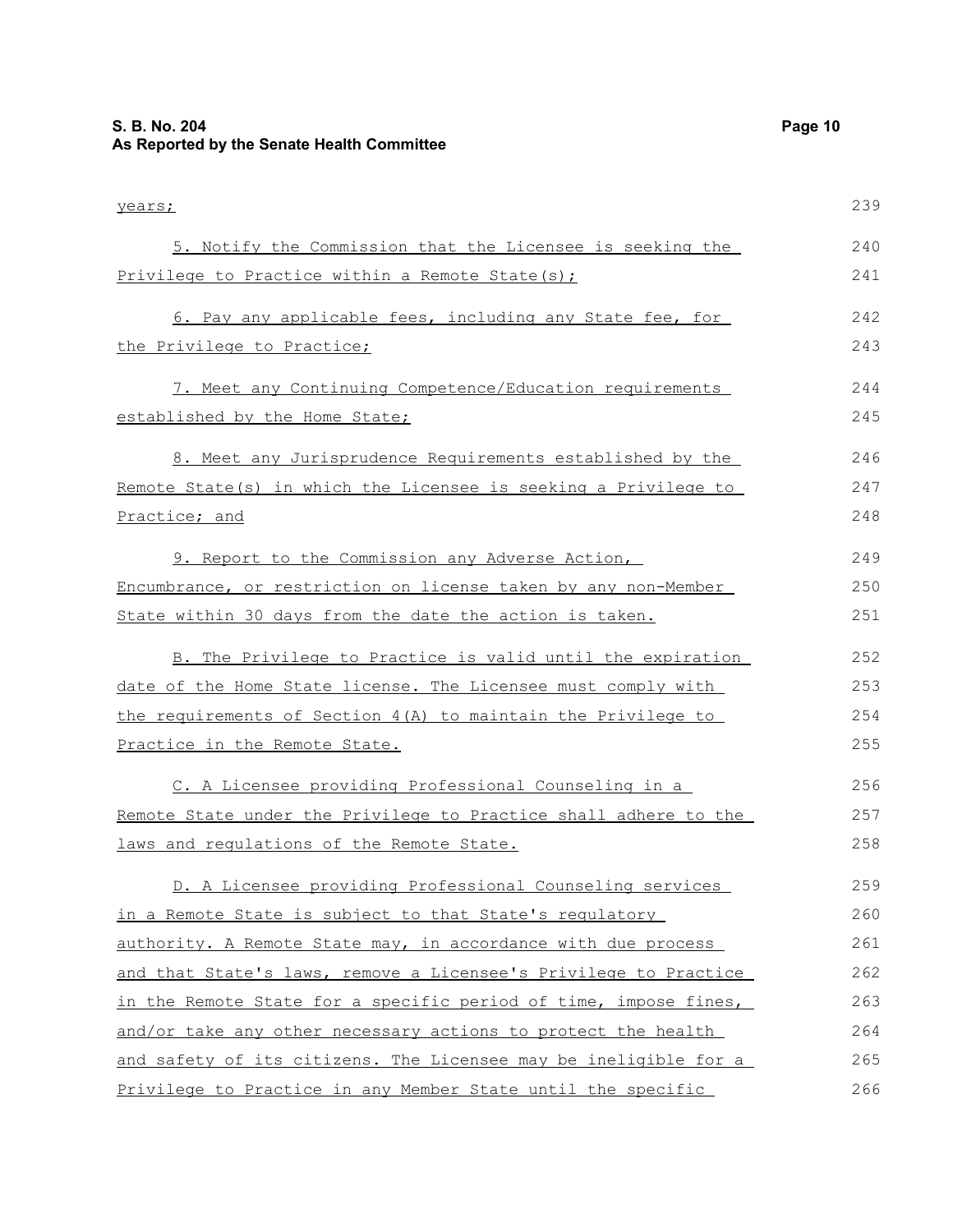| time for removal has passed and all fines are paid.            | 267 |
|----------------------------------------------------------------|-----|
| E. If a Home State license is encumbered, the Licensee         | 268 |
| shall lose the Privilege to Practice in any Remote State until | 269 |
| the following occur:                                           | 270 |
| 1. The Home State license is no longer encumbered; and         | 271 |
| 2. Have not had any Encumbrance or restriction against any     | 272 |
| license or Privilege to Practice within the previous two (2)   | 273 |
| years.                                                         | 274 |
| F. Once an Encumbered License in the Home State is             | 275 |
| restored to good standing, the Licensee must meet the          | 276 |
| requirements of Section 4(A) to obtain a Privilege to Practice | 277 |
| in any Remote State.                                           | 278 |
| G. If a Licensee's Privilege to Practice in any Remote         | 279 |
| State is removed, the individual may lose the Privilege to     | 280 |
| Practice in all other Remote States until the following occur: | 281 |
| 1. The specific period of time for which the Privilege to      | 282 |
| Practice was removed has ended;                                | 283 |
| 2. All fines have been paid; and                               | 284 |
| 3. Have not had any Encumbrance or restriction against any     | 285 |
| license or Privilege to Practice within the previous two (2)   | 286 |
| years.                                                         | 287 |
| H. Once the requirements of Section 4(G) have been met,        | 288 |
| the Licensee must meet the requirements in Section $4(A)$ to   | 289 |
| obtain a Privilege to Practice in a Remote State.              | 290 |
| SECTION 5: OBTAINING A NEW HOME STATE LICENSE BASED ON A       | 291 |
| PRIVILEGE TO PRACTICE                                          | 292 |
| A. A Licensed Professional Counselor may hold a Home State     | 293 |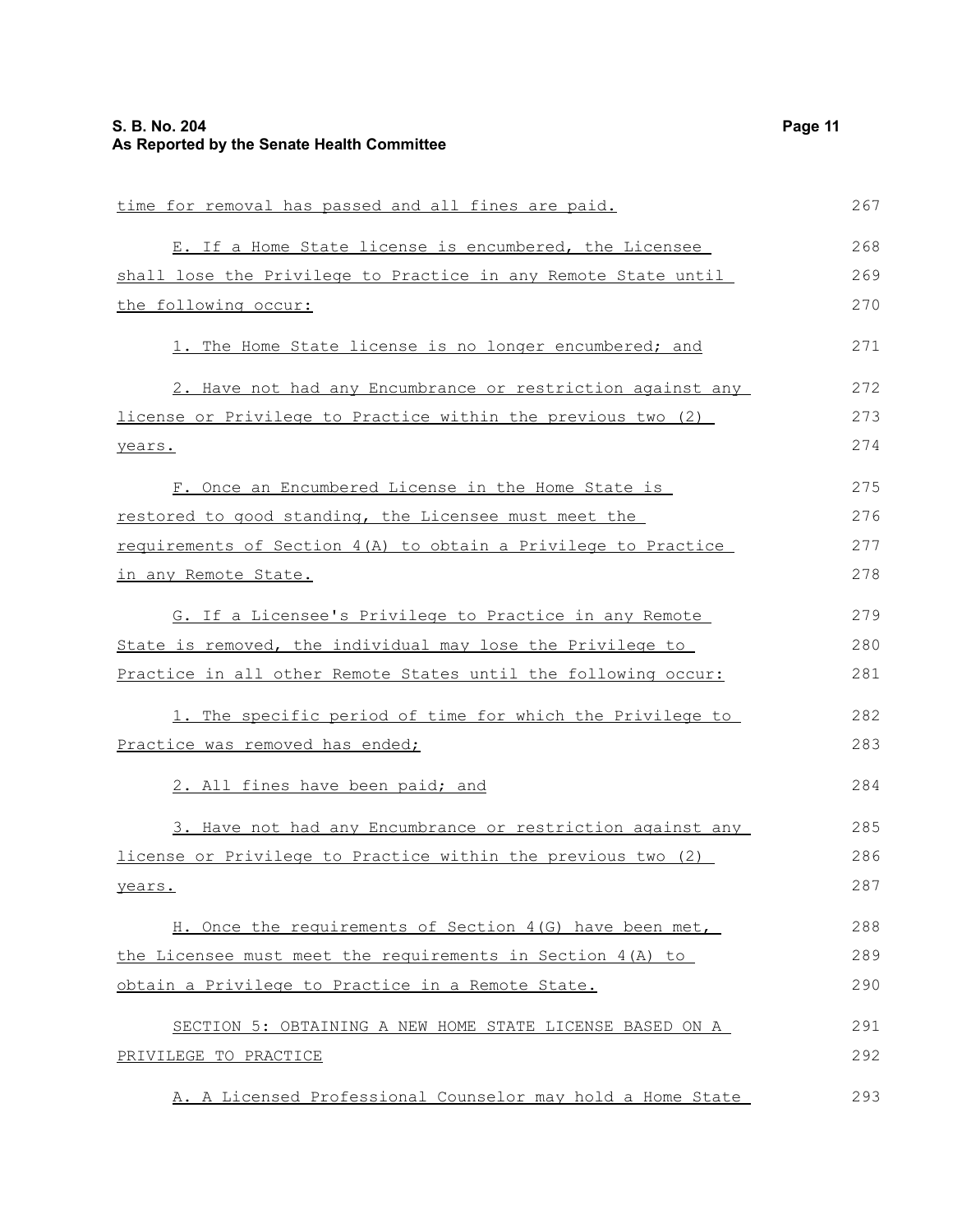| license, which allows for a Privilege to Practice in other       | 294 |
|------------------------------------------------------------------|-----|
| Member States, in only one Member State at a time.               | 295 |
| B. If a Licensed Professional Counselor changes primary          | 296 |
| State of residence by moving between two Member States:          | 297 |
| 1. The Licensed Professional Counselor shall file an             | 298 |
| application for obtaining a new Home State license based on a    | 299 |
| Privilege to Practice, pay all applicable fees, and notify the   | 300 |
| current and new Home State in accordance with applicable Rules   | 301 |
| adopted by the Commission.                                       | 302 |
|                                                                  |     |
| 2. Upon receipt of an application for obtaining a new Home       | 303 |
| State license by virtue of a Privilege to Practice, the new Home | 304 |
| State shall verify that the Licensed Professional Counselor      | 305 |
| meets the pertinent criteria outlined in Section 4 via the Data  | 306 |
| System, without need for primary source verification except for: | 307 |
| a. a Federal Bureau of Investigation fingerprint based           | 308 |
| criminal background check if not previously performed or updated | 309 |
| pursuant to applicable rules adopted by the Commission in        | 310 |
| <u>accordance with Public Law 92-544;</u>                        | 311 |
| b. other criminal background check as required by the new        | 312 |
| Home State; and                                                  | 313 |
| c. completion of any requisite Jurisprudence Requirements        | 314 |
| of the new Home State.                                           | 315 |
| 3. The former Home State shall convert the former Home           | 316 |
| State license into a Privilege to Practice once the new Home     | 317 |
| State has activated the new Home State license in accordance     | 318 |
| with applicable Rules adopted by the Commission.                 | 319 |
|                                                                  |     |
| 4. Notwithstanding any other provision of this Compact, if       | 320 |
| the Licensed Professional Counselor cannot meet the criteria in  | 321 |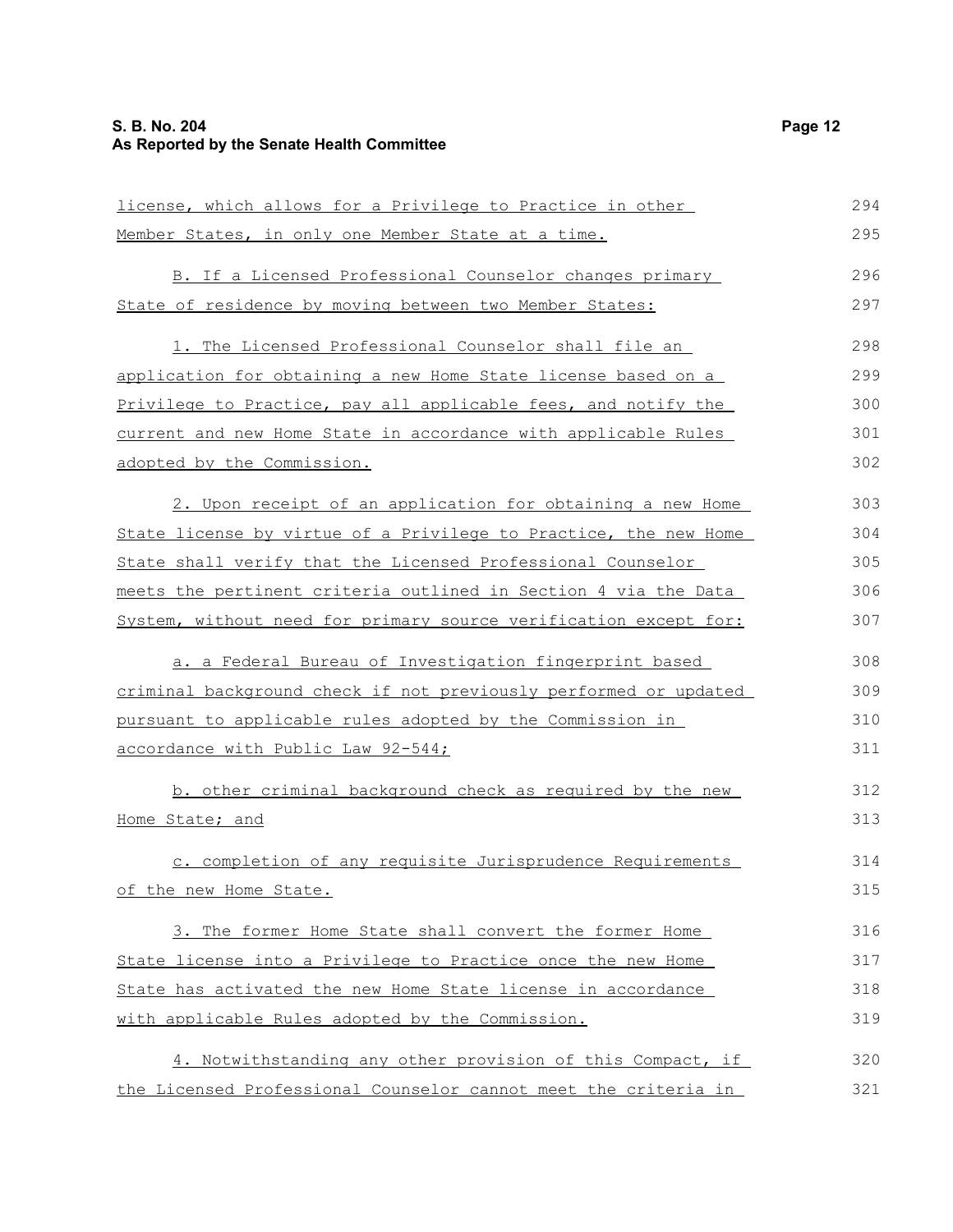| Section 4, the new Home State may apply its requirements for     | 322 |
|------------------------------------------------------------------|-----|
| issuing a new Single State License.                              | 323 |
| 5. The Licensed Professional Counselor shall pay all             | 324 |
| applicable fees to the new Home State in order to be issued a    | 325 |
| new Home State license.                                          | 326 |
| C. If a Licensed Professional Counselor changes Primary          | 327 |
| State of Residence by moving from a Member State to a non-Member | 328 |
| State, or from a non-Member State to a Member State, the State   | 329 |
| criteria shall apply for issuance of a Single State License in   | 330 |
| the new State.                                                   | 331 |
| D. Nothing in this Compact shall interfere with a                | 332 |
| Licensee's ability to hold a Single State License in multiple    | 333 |
| States, however for the purposes of this Compact, a Licensee     | 334 |
| shall have only one Home State license.                          | 335 |
| E. Nothing in this Compact shall affect the requirements         | 336 |
| established by a Member State for the issuance of a Single State | 337 |
| License.                                                         | 338 |
| SECTION 6. ACTIVE DUTY MILITARY PERSONNEL OR THEIR SPOUSES       | 339 |
| Active Duty Military personnel, or their spouse, shall           | 340 |
| designate a Home State where the individual has a current        | 341 |
| license in good standing. The individual may retain the Home     | 342 |
| State designation during the period the service member is on     | 343 |
| active duty. Subsequent to designating a Home State, the         | 344 |
| individual shall only change their Home State through            | 345 |
| application for licensure in the new State, or through the       | 346 |
| process outlined in Section 5.                                   | 347 |
| SECTION 7. COMPACT PRIVILEGE TO PRACTICE TELEHEALTH              | 348 |
| A. Member States shall recognize the right of a Licensed         | 349 |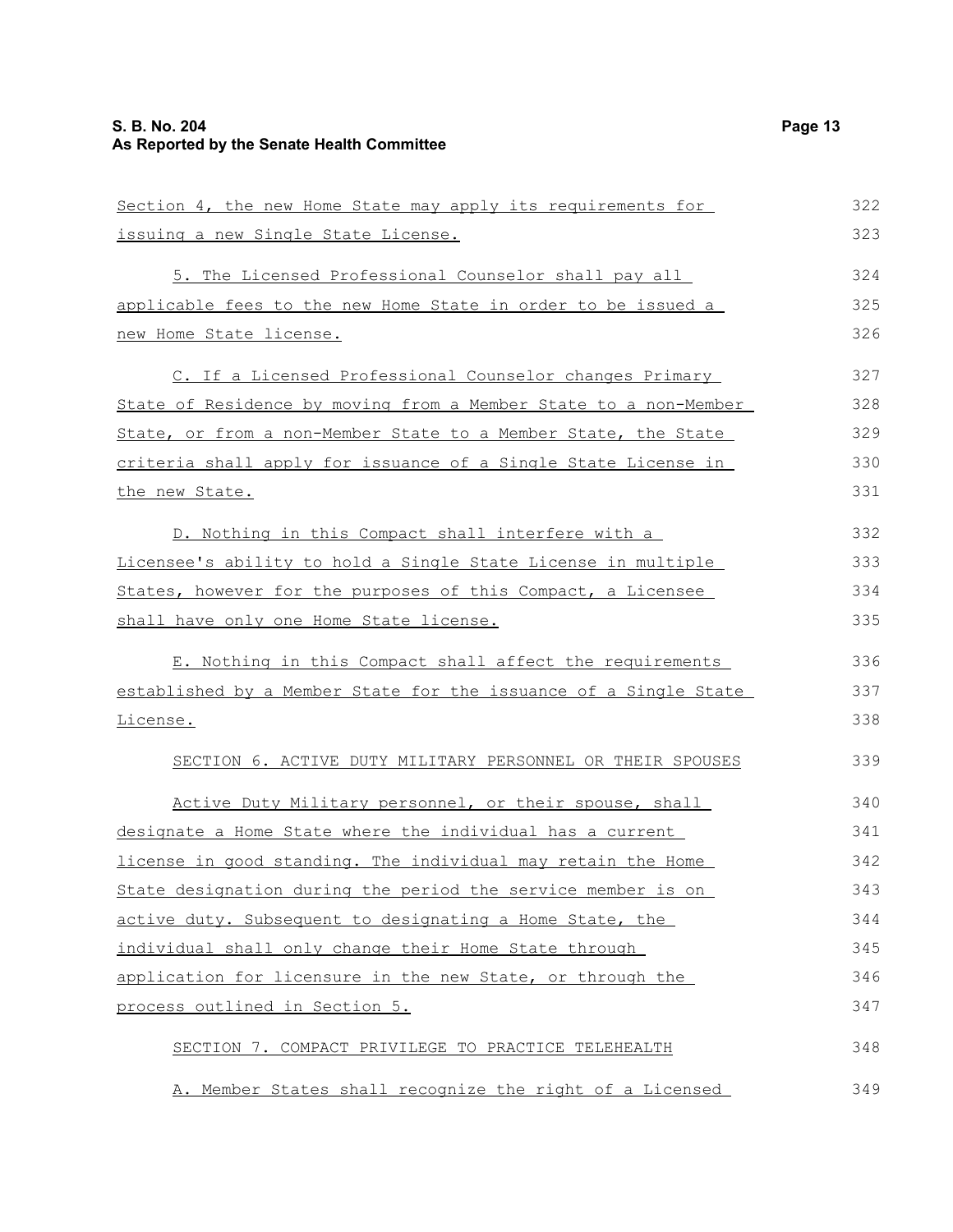#### **S. B. No. 204 Page 14 As Reported by the Senate Health Committee**

| Professional Counselor, licensed by a Home State in accordance        | 350 |
|-----------------------------------------------------------------------|-----|
| with Section 3 and under Rules promulgated by the Commission, to      | 351 |
| practice Professional Counseling in any Member State via              | 352 |
| Telehealth under a Privilege to Practice as provided in the           | 353 |
| Compact and Rules promulgated by the Commission.                      | 354 |
| B. A Licensee providing Professional Counseling services              | 355 |
| in a Remote State under the Privilege to Practice shall adhere        | 356 |
| to the laws and regulations of the Remote State.                      | 357 |
| SECTION 8. ADVERSE ACTIONS                                            | 358 |
| A. In addition to the other powers conferred by State law,            | 359 |
| a Remote State shall have the authority, in accordance with           | 360 |
| existing State due process law, to:                                   | 361 |
| 1. Take Adverse Action against a Licensed Professional                | 362 |
| Counselor's Privilege to Practice within that Member State, and       | 363 |
| 2. Issue subpoenas for both hearings and investigations               | 364 |
| <u>that require the attendance and testimony of witnesses as well</u> | 365 |
| as the production of evidence. Subpoenas issued by a Licensing        | 366 |
| Board in a Member State for the attendance and testimony of           | 367 |
| witnesses or the production of evidence from another Member           | 368 |
| State shall be enforced in the latter State by any court of           | 369 |
| competent jurisdiction, according to the practice and procedure       | 370 |
| of that court applicable to subpoenas issued in proceedings           | 371 |
| pending before it. The issuing authority shall pay any witness        | 372 |
| fees, travel expenses, mileage, and other fees required by the        | 373 |
| service statutes of the State in which the witnesses or evidence      | 374 |
| are located.                                                          | 375 |
| 3. Only the Home State shall have the power to take                   | 376 |
| Adverse Action against a Licensed Professional Counselor's            | 377 |
| license issued by the Home State.                                     | 378 |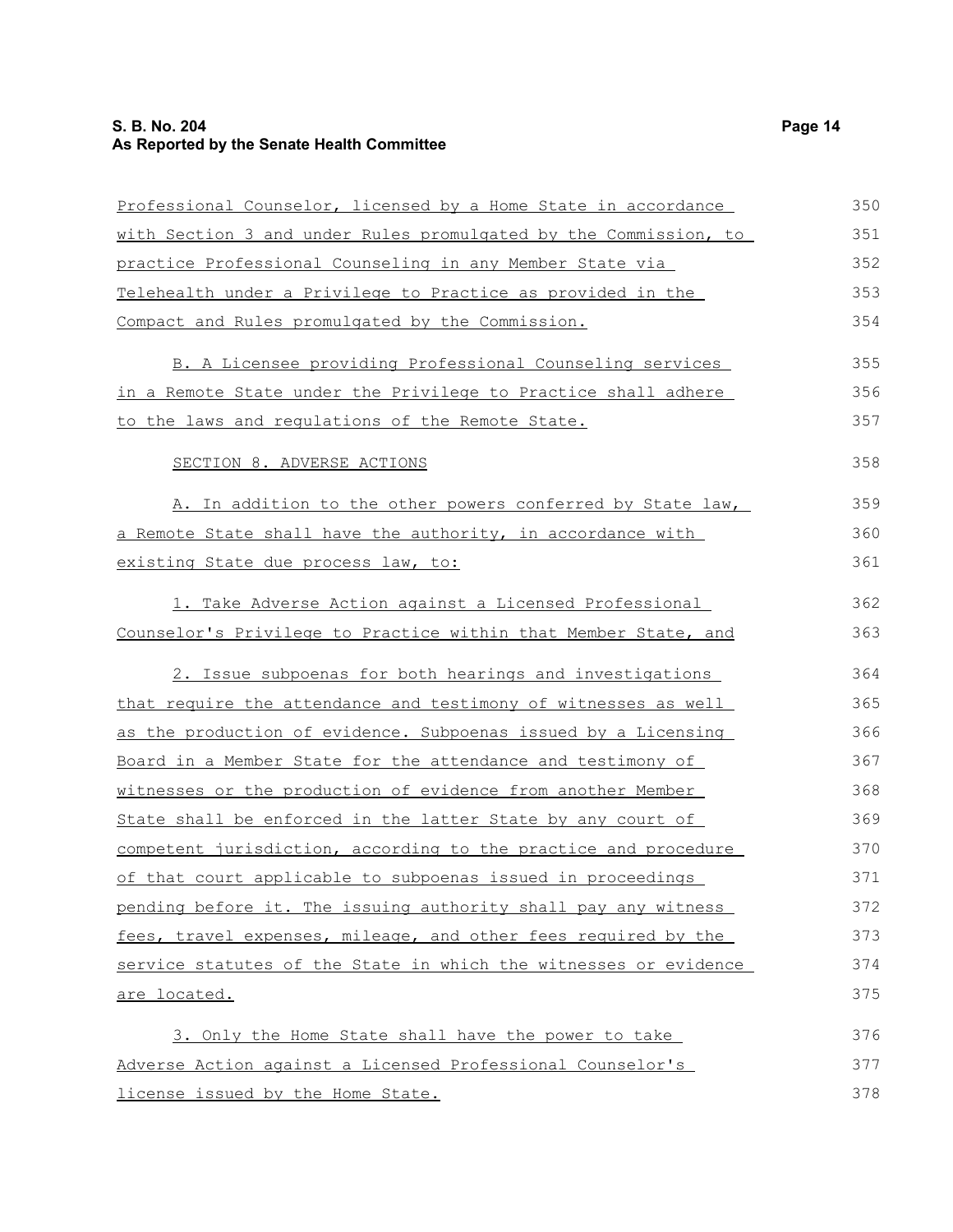#### **S. B. No. 204 Page 15 As Reported by the Senate Health Committee**

| B. For purposes of taking Adverse Action, the Home State         | 379 |
|------------------------------------------------------------------|-----|
| shall give the same priority and effect to reported conduct      | 380 |
| received from a Member State as it would if the conduct had      | 381 |
| occurred within the Home State. In so doing, the Home State      | 382 |
| shall apply its own State laws to determine appropriate action.  | 383 |
| C. The Home State shall complete any pending                     | 384 |
| investigations of a Licensed Professional Counselor who changes  | 385 |
| primary State of residence during the course of the              | 386 |
| investigations. The Home State shall also have the authority to  | 387 |
| take appropriate action (s) and shall promptly report the        | 388 |
| conclusions of the investigations to the administrator of the    | 389 |
| Data System. The administrator of the coordinated licensure      | 390 |
| information system shall promptly notify the new Home State of   | 391 |
| any Adverse Actions.                                             | 392 |
| D. A Member State, if otherwise permitted by State law,          | 393 |
| may recover from the affected Licensed Professional Counselor    | 394 |
| the costs of investigations and dispositions of cases resulting  | 395 |
| from any Adverse Action taken against that Licensed Professional | 396 |
| Counselor.                                                       | 397 |
| E. A Member State may take Adverse Action based on the           | 398 |
| factual findings of the Remote State, provided that the Member   | 399 |
| State follows its own procedures for taking the Adverse Action.  | 400 |
| F. Joint Investigations:                                         | 401 |
| 1. In addition to the authority granted to a Member State        | 402 |
| by its respective Professional Counseling practice act or other  | 403 |
| applicable State law, any Member State may participate with      | 404 |
| other Member States in joint investigations of Licensees.        | 405 |
| 2. Member States shall share any investigative,                  | 406 |
| litigation, or compliance materials in furtherance of any joint  | 407 |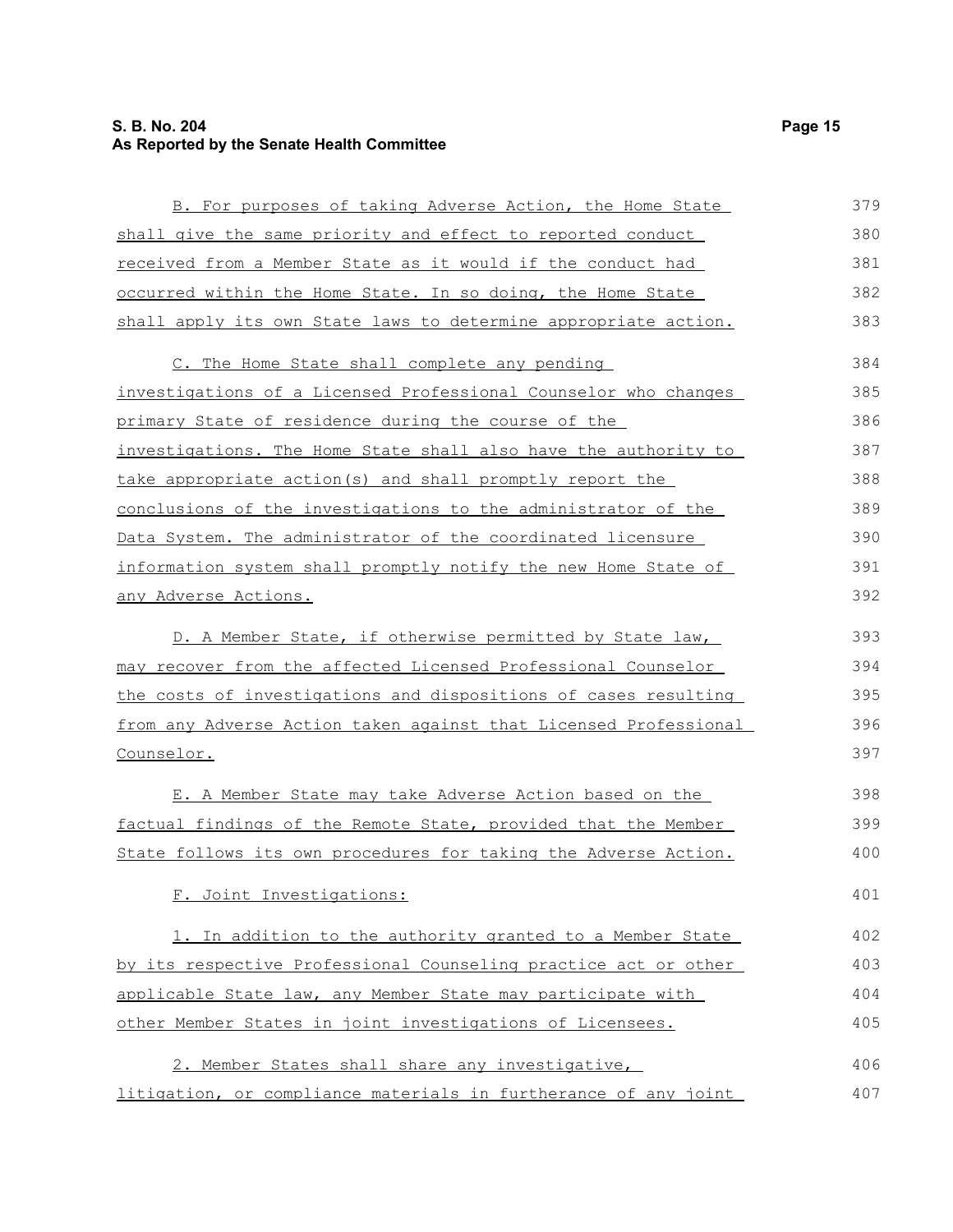| or individual investigation initiated under the Compact.         | 408 |
|------------------------------------------------------------------|-----|
| G. If Adverse Action is taken by the Home State against          | 409 |
| the license of a Licensed Professional Counselor, the Licensed   | 410 |
| Professional Counselor's Privilege to Practice in all other      | 411 |
| Member States shall be deactivated until all Encumbrances have   | 412 |
| been removed from the State license. All Home State disciplinary | 413 |
| orders that impose Adverse Action against the license of a       | 414 |
| Licensed Professional Counselor shall include a Statement that   | 415 |
| the Licensed Professional Counselor's Privilege to Practice is   | 416 |
| deactivated in all Member States during the pendency of the      | 417 |
| order.                                                           | 418 |
| H. If a Member State takes Adverse Action, it shall              | 419 |
| promptly notify the administrator of the Data System. The        | 420 |
| administrator of the Data System shall promptly notify the Home  | 421 |
| State of any Adverse Actions by Remote States.                   | 422 |
| I. Nothing in this Compact shall override a Member State's       | 423 |
| decision that participation in an Alternative Program may be     | 424 |
| used in lieu of Adverse Action.                                  | 425 |
| SECTION 9. ESTABLISHMENT OF COUNSELING COMPACT COMMISSION        | 426 |
| A. The Compact Member States hereby create and establish a       | 427 |
| joint public agency known as the Counseling Compact Commission:  | 428 |
| 1. The Commission is an instrumentality of the Compact           | 429 |
| States.                                                          | 430 |
| 2. Venue is proper and judicial proceedings by or against        | 431 |
| the Commission shall be brought solely and exclusively in a      | 432 |
| court of competent jurisdiction where the principal office of    | 433 |
| the Commission is located. The Commission may waive venue and    | 434 |
| jurisdictional defenses to the extent it adopts or consents to   | 435 |
| participate in alternative dispute resolution proceedings.       | 436 |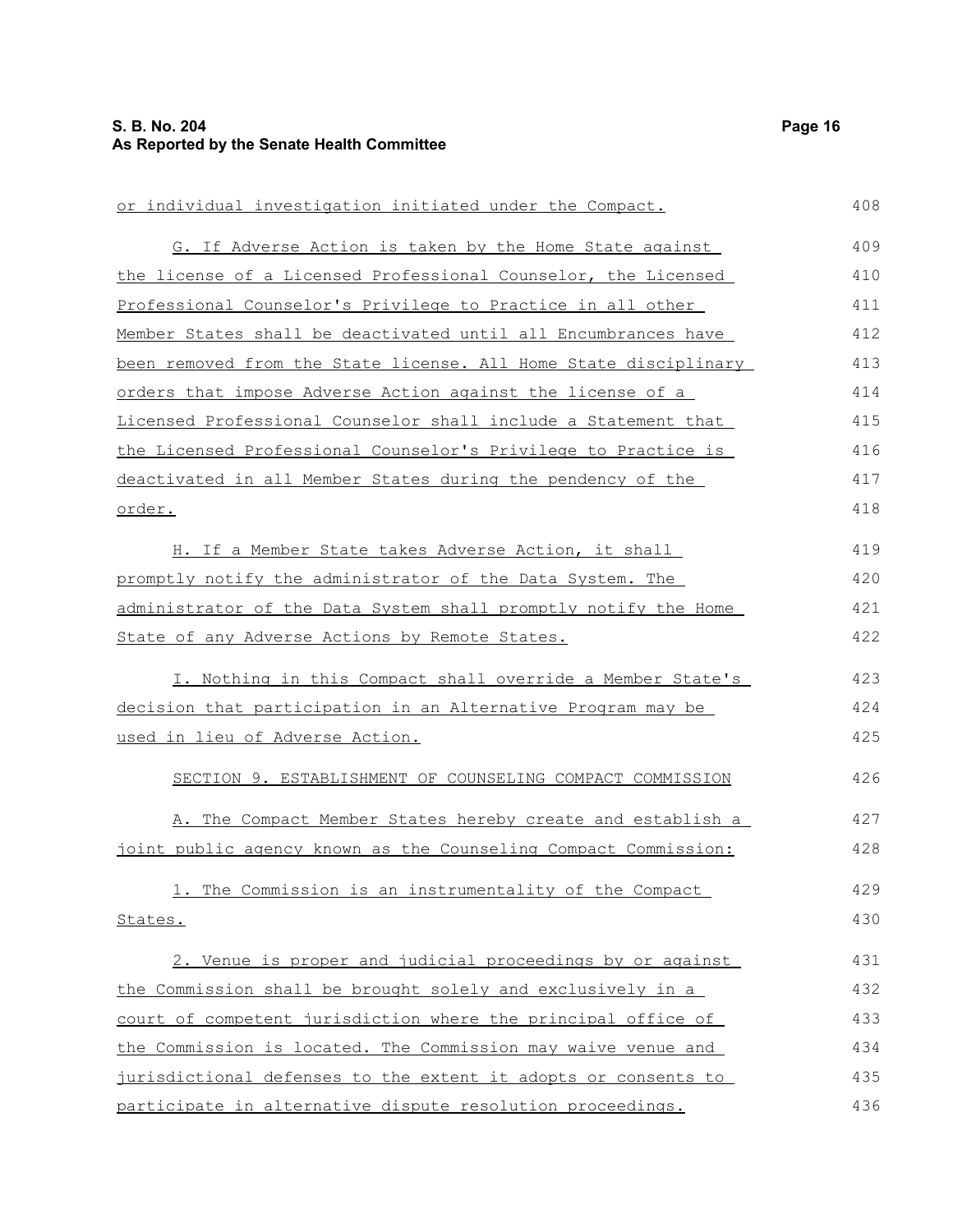| 3. Nothing in this Compact shall be construed to be a            | 437 |
|------------------------------------------------------------------|-----|
| waiver of sovereign immunity.                                    | 438 |
| B. Membership, Voting, and Meetings                              | 439 |
| 1. Each Member State shall have and be limited to one (1)        | 440 |
| delegate selected by that Member State's Licensing Board.        | 441 |
| 2. The delegate shall be either:                                 | 442 |
| a. A current member of the Licensing Board at the time of        | 443 |
| appointment, who is a Licensed Professional Counselor or public  | 444 |
| member; or                                                       | 445 |
| b. An administrator of the Licensing Board.                      | 446 |
| 3. Any delegate may be removed or suspended from office as       | 447 |
| provided by the law of the State from which the delegate is      | 448 |
| appointed.                                                       | 449 |
| 4. The Member State Licensing Board shall fill any vacancy       | 450 |
| occurring on the Commission within 60 days.                      | 451 |
| 5. Each delegate shall be entitled to one (1) vote with          | 452 |
| regard to the promulgation of Rules and creation of bylaws and   | 453 |
| shall otherwise have an opportunity to participate in the        | 454 |
| business and affairs of the Commission.                          | 455 |
| 6. A delegate shall vote in person or by such other means        | 456 |
| as provided in the bylaws. The bylaws may provide for delegates' | 457 |
| participation in meetings by telephone or other means of         | 458 |
| communication.                                                   | 459 |
| 7. The Commission shall meet at least once during each           | 460 |
| calendar year. Additional meetings shall be held as set forth in | 461 |
| the bylaws.                                                      | 462 |
| 8. The Commission shall by Rule establish a term of office       | 463 |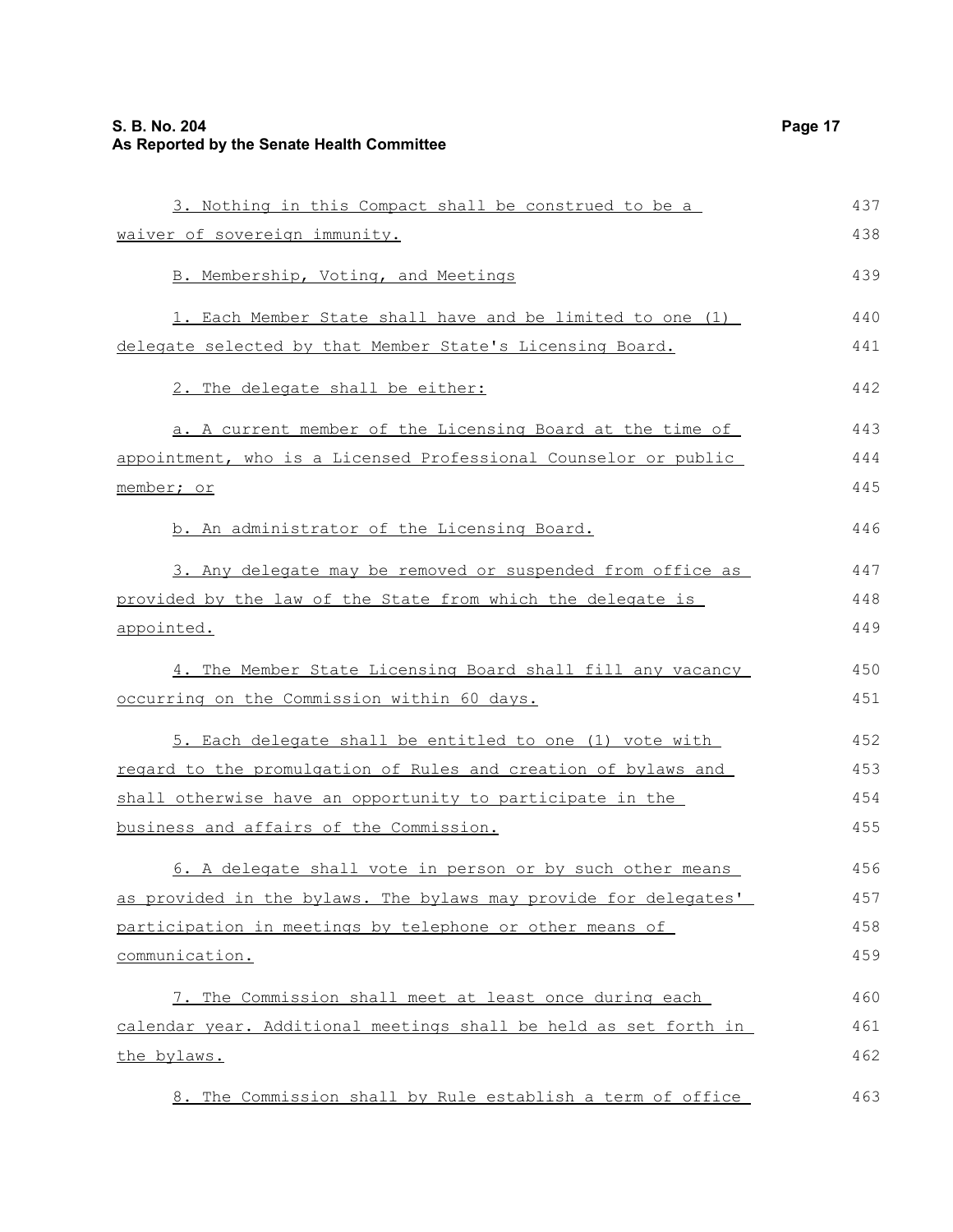| for delegates and may by Rule establish term limits.             | 464 |
|------------------------------------------------------------------|-----|
| C. The Commission shall have the following powers and            | 465 |
| duties:                                                          | 466 |
| 1. Establish the fiscal year of the Commission;                  | 467 |
| 2. Establish bylaws;                                             | 468 |
| 3. Maintain its financial records in accordance with the         | 469 |
| bylaws;                                                          | 470 |
| 4. Meet and take such actions as are consistent with the         | 471 |
| provisions of this Compact and the bylaws;                       | 472 |
| 5. Promulgate Rules which shall be binding to the extent         | 473 |
| and in the manner provided for in the Compact;                   | 474 |
| 6. Bring and prosecute legal proceedings or actions in the       | 475 |
| name of the Commission, provided that the standing of any State  | 476 |
|                                                                  |     |
| Licensing Board to sue or be sued under applicable law shall not | 477 |
| be affected;                                                     | 478 |
| 7. Purchase and maintain insurance and bonds;                    | 479 |
| 8. Borrow, accept, or contract for services of personnel,        | 480 |
| including, but not limited to, employees of a Member State;      | 481 |
| 9. Hire employees, elect or appoint officers, fix                | 482 |
| compensation, define duties, grant such individuals appropriate  | 483 |
| authority to carry out the purposes of the Compact, and          | 484 |
| establish the Commission's personnel policies and programs       | 485 |
| relating to conflicts of interest, qualifications of personnel,  | 486 |
| and other related personnel matters;                             | 487 |
| 10. Accept any and all appropriate donations and grants of       | 488 |
| money, equipment, supplies, materials, and services, and to      | 489 |
| receive, utilize, and dispose of the same; provided that at all  | 490 |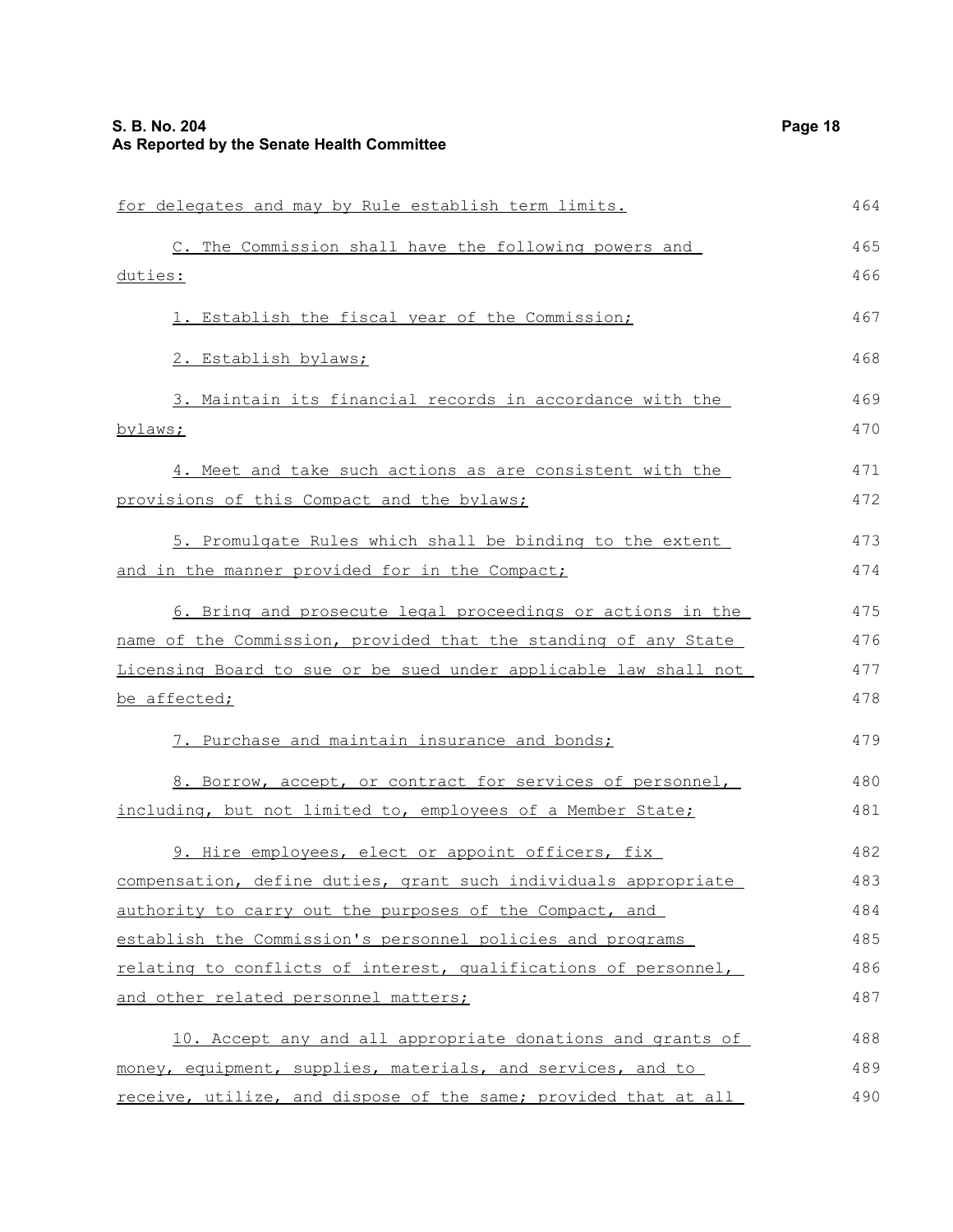| times the Commission shall avoid any appearance of impropriety   | 491 |
|------------------------------------------------------------------|-----|
| and/or conflict of interest;                                     | 492 |
| 11. Lease, purchase, accept appropriate gifts or donations       | 493 |
| of, or otherwise to own, hold, improve or use, any property,     | 494 |
| real, personal or mixed; provided that at all times the          | 495 |
| Commission shall avoid any appearance of impropriety;            | 496 |
| 12. Sell convey, mortgage, pledge, lease, exchange,              | 497 |
| abandon, or otherwise dispose of any property real, personal, or | 498 |
| mixed;                                                           | 499 |
| 13. Establish a budget and make expenditures;                    | 500 |
| 14. Borrow money;                                                | 501 |
| 15. Appoint committees, including standing committees            | 502 |
| composed of members, State requlators, State legislators or      | 503 |
| their representatives, and consumer representatives, and such    | 504 |
| other interested persons as may be designated in this Compact    | 505 |
| and the bylaws;                                                  | 506 |
| 16. Provide and receive information from, and cooperate          | 507 |
| with, law enforcement agencies;                                  | 508 |
| 17. Establish and elect an Executive Committee; and              | 509 |
| 18. Perform such other functions as may be necessary or          | 510 |
| appropriate to achieve the purposes of this Compact consistent   | 511 |
| with the State regulation of Professional Counseling licensure   | 512 |
| and practice.                                                    | 513 |
| D. The Executive Committee                                       | 514 |
| 1. The Executive Committee shall have the power to act on        | 515 |
| behalf of the Commission according to the terms of this Compact. | 516 |
| 2. The Executive Committee shall be composed of up to            | 517 |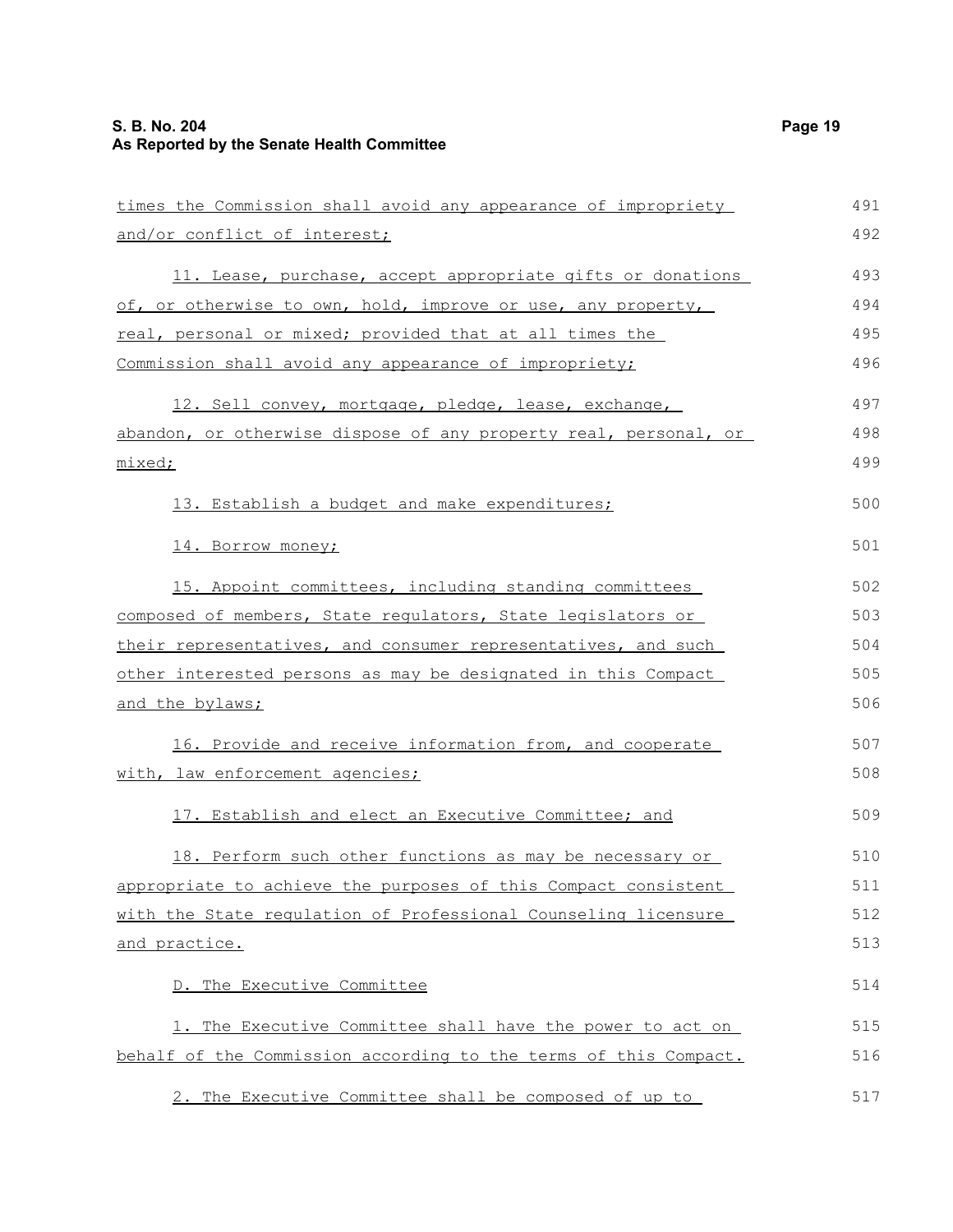| eleven (11) members:                                            | 518 |
|-----------------------------------------------------------------|-----|
| a. Seven voting members who are elected by the Commission       | 519 |
| from the current membership of the Commission; and              | 520 |
| b. Up to four (4) ex-officio, nonvoting members from four       | 521 |
| (4) recognized national professional counselor organizations.   | 522 |
| c. The ex-officio members will be selected by their             | 523 |
| respective organizations.                                       | 524 |
| 3. The Commission may remove any member of the Executive        | 525 |
| Committee as provided in bylaws.                                | 526 |
| 4. The Executive Committee shall meet at least annually.        | 527 |
| 5. The Executive Committee shall have the following duties      | 528 |
| and responsibilities:                                           | 529 |
| a. Recommend to the entire Commission changes to the Rules      | 530 |
| or bylaws, changes to this Compact legislation, fees paid by    | 531 |
| Compact Member States such as annual dues, and any Commission   | 532 |
| Compact fee charged to Licensees for the Privilege to Practice; | 533 |
| b. Ensure Compact administration services are                   | 534 |
| appropriately provided, contractual or otherwise;               | 535 |
| c. Prepare and recommend the budget;                            | 536 |
| d. Maintain financial records on behalf of the Commission;      | 537 |
| e. Monitor Compact compliance of Member States and provide      | 538 |
| compliance reports to the Commission;                           | 539 |
| f. Establish additional committees as necessary; and            | 540 |
| g. Other duties as provided in Rules or bylaws.                 | 541 |
| E. Meetings of the Commission                                   | 542 |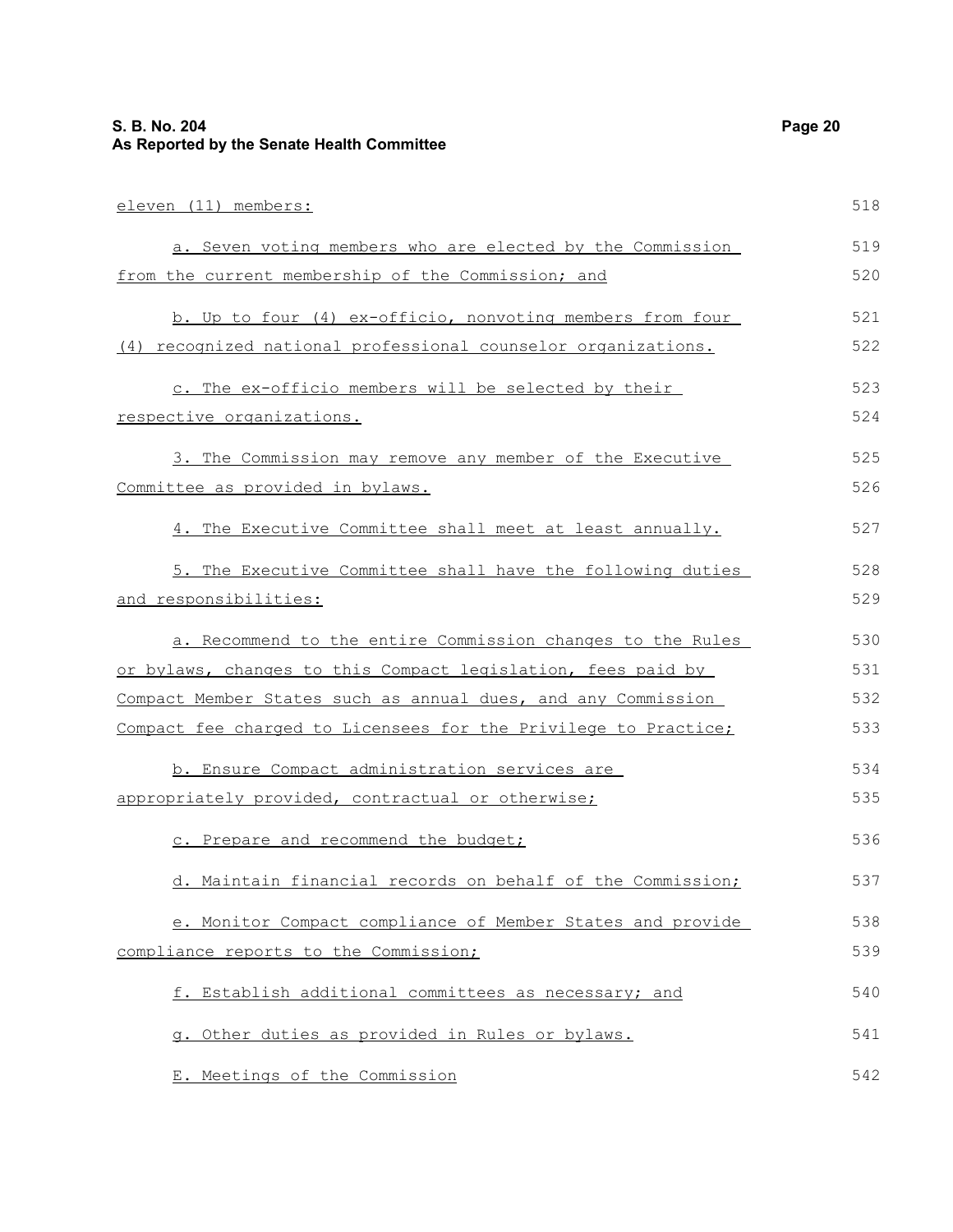#### **S. B. No. 204 Page 21 As Reported by the Senate Health Committee**

| 1. All meetings shall be open to the public, and public          | 543 |
|------------------------------------------------------------------|-----|
| notice of meetings shall be given in the same manner as required | 544 |
| under the Rulemaking provisions in Section 11.                   | 545 |
| 2. The Commission or the Executive Committee or other            | 546 |
| committees of the Commission may convene in a closed, non-public | 547 |
| meeting if the Commission or Executive Committee or other        | 548 |
| committees of the Commission must discuss:                       | 549 |
| a. Non-compliance of a Member State with its obligations         | 550 |
| under the Compact;                                               | 551 |
| b. The employment, compensation, discipline or other             | 552 |
| matters, practices or procedures related to specific employees   | 553 |
| or other matters related to the Commissions internal personnel   | 554 |
| practices and procedures;                                        | 555 |
| c. Current, threatened, or reasonably anticipated                | 556 |
| litigation;                                                      | 557 |
| d. Negotiation of contracts for the purchase, lease, or          | 558 |
| sale of goods, services, or real estate;                         | 559 |
| e. Accusing any person of a crime or formally censuring          | 560 |
| any person;                                                      | 561 |
| f. Disclosure of trade secrets or commercial or financial        | 562 |
| information that is privileged or confidential;                  | 563 |
| g. Disclosure of information of a personal nature where          | 564 |
| disclosure would constitute a clearly unwarranted invasion of    | 565 |
| personal privacy;                                                | 566 |
| h. Disclosure of investigative records compiled for law          | 567 |
| enforcement purposes;                                            | 568 |
| i. Disclosure of information related to any investigative        | 569 |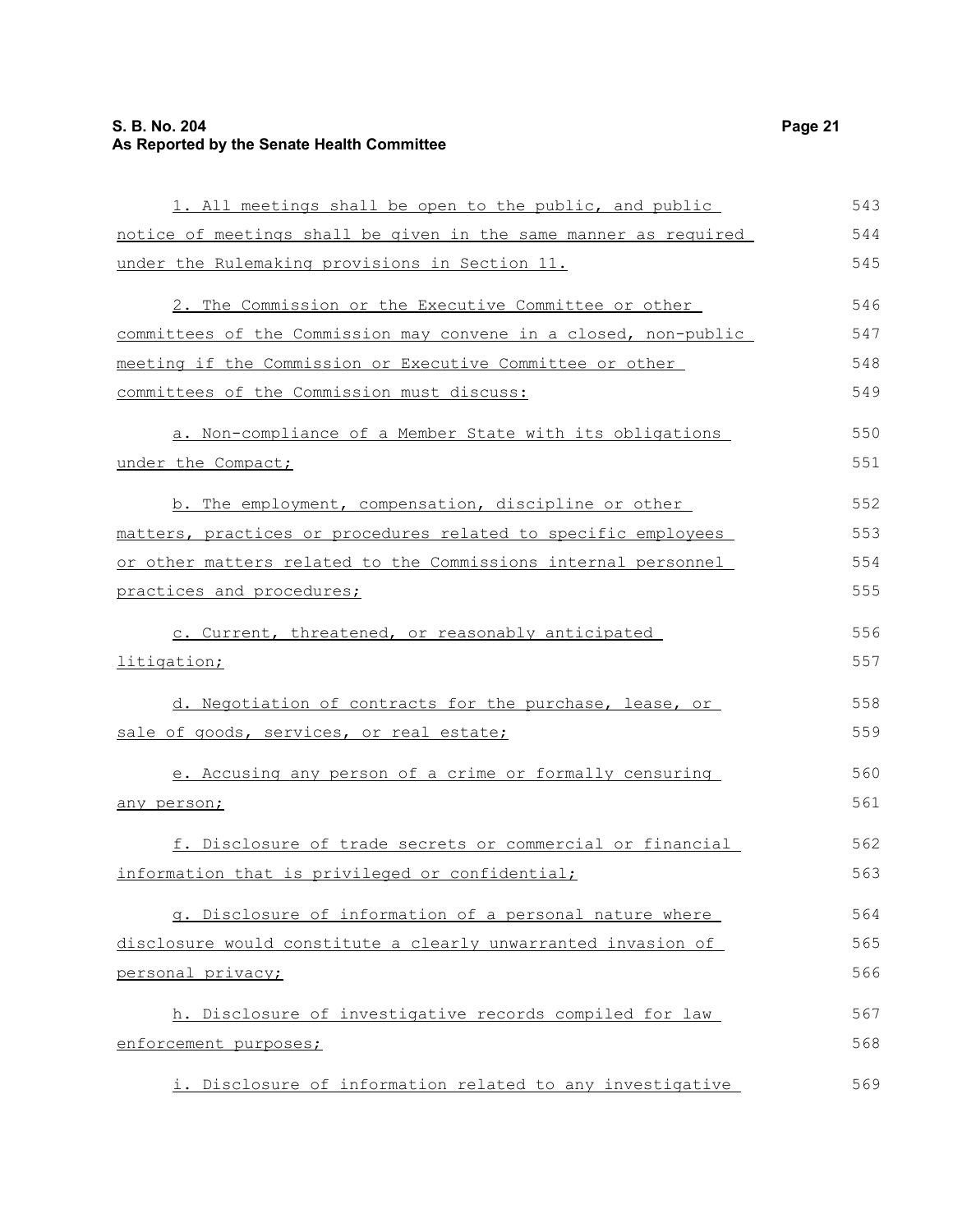#### **S. B. No. 204 Page 22 As Reported by the Senate Health Committee**

| reports prepared by or on behalf of or for use of the Commission | 570 |
|------------------------------------------------------------------|-----|
| or other committee charged with responsibility of investigation  | 571 |
| or determination of compliance issues pursuant to the Compact;   | 572 |
| $\underline{\circ r}$                                            | 573 |
| j. Matters specifically exempted from disclosure by              | 574 |
| federal or Member State statute.                                 | 575 |
| 3. If a meeting, or portion of a meeting, is closed              | 576 |
| pursuant to this provision, the Commissions legal counsel or     | 577 |
| designee shall certify that the meeting may be closed and shall  | 578 |
| reference each relevant exempting provision.                     | 579 |
| 4. The Commission shall keep minutes that fully and              | 580 |
| clearly describe all matters discussed in a meeting and shall    | 581 |
| provide a full and accurate summary of actions taken, and the    | 582 |
| reasons therefore, including a description of the views          | 583 |
| expressed. All documents considered in connection with an action | 584 |
| shall be identified in such minutes. All minutes and documents   | 585 |
| of a closed meeting shall remain under seal, subject to release  | 586 |
| by a majority vote of the Commission or order of a court of      | 587 |
| competent jurisdiction.                                          | 588 |
| F. Financing of the Commission                                   | 589 |
| 1. The Commission shall pay, or provide for the payment          | 590 |
| of, the reasonable expenses of its establishment, organization,  | 591 |
| and ongoing activities.                                          | 592 |
| 2. The Commission may accept any and all appropriate             | 593 |
| revenue sources, donations, and grants of money, equipment,      | 594 |
| supplies, materials, and services.                               | 595 |
| 3. The Commission may levy on and collect an annual              | 596 |
| assessment from each Member State or impose fees on other        | 597 |
| parties to cover the cost of the operations and activities of    | 598 |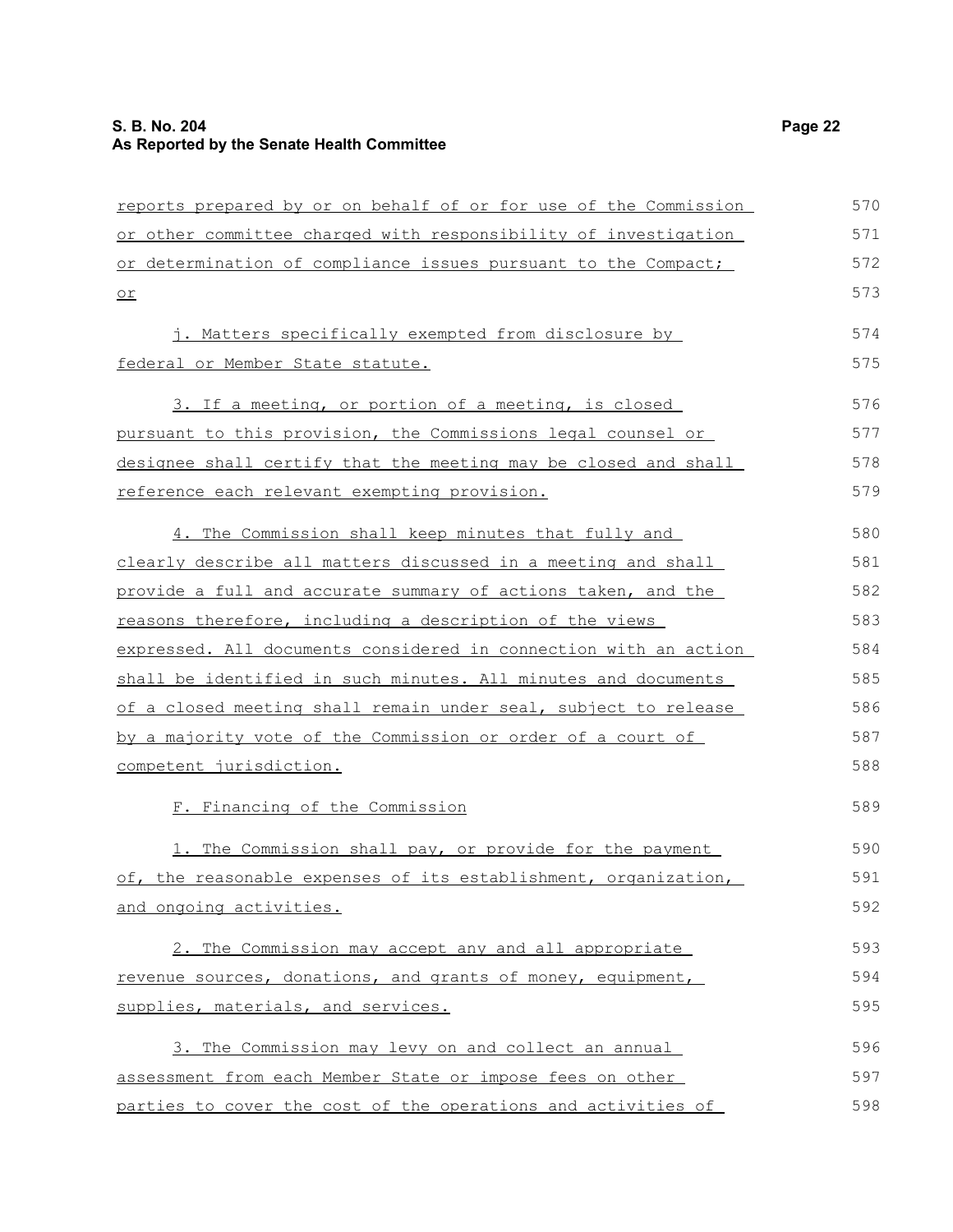#### **S. B. No. 204 Page 23 As Reported by the Senate Health Committee**

| the Commission and its staff, which must be in a total amount    | 599 |
|------------------------------------------------------------------|-----|
| sufficient to cover its annual budget as approved each year for  | 600 |
| which revenue is not provided by other sources. The aggregate    | 601 |
| annual assessment amount shall be allocated based upon a formula | 602 |
| to be determined by the Commission, which shall promulgate a     | 603 |
| Rule binding upon all Member States.                             | 604 |
| 4. The Commission shall not incur obligations of any kind        | 605 |
| prior to securing the funds adequate to meet the same; nor shall | 606 |
| the Commission pledge the credit of any of the Member States,    | 607 |
| except by and with the authority of the Member State.            | 608 |
| 5. The Commission shall keep accurate accounts of all            | 609 |
| receipts and disbursements. The receipts and disbursements of    | 610 |
| the Commission shall be subject to the audit and accounting      | 611 |
| procedures established under its bylaws. However, all receipts   | 612 |
| and disbursements of funds handled by the Commission shall be    | 613 |
| audited yearly by a certified or licensed public accountant, and | 614 |
| the report of the audit shall be included in and become part of  | 615 |
| the annual report of the Commission.                             | 616 |
| G. Qualified Immunity, Defense, and Indemnification              | 617 |
| 1. The members, officers, executive director, employees          | 618 |
| and representatives of the Commission shall be immune from suit  | 619 |
| and liability, either personally or in their official capacity,  | 620 |
| for any claim for damage to or loss of property or personal      | 621 |
| injury or other civil liability caused by or arising out of any  | 622 |
| actual or alleged act, error or omission that occurred, or that  | 623 |
| the person against whom the claim is made had a reasonable basis | 624 |
| for believing occurred within the scope of Commission            | 625 |
| employment, duties or responsibilities; provided that nothing in | 626 |
| this paragraph shall be construed to protect any such person     | 627 |
| from suit and/or liability for any damage, loss, injury, or      | 628 |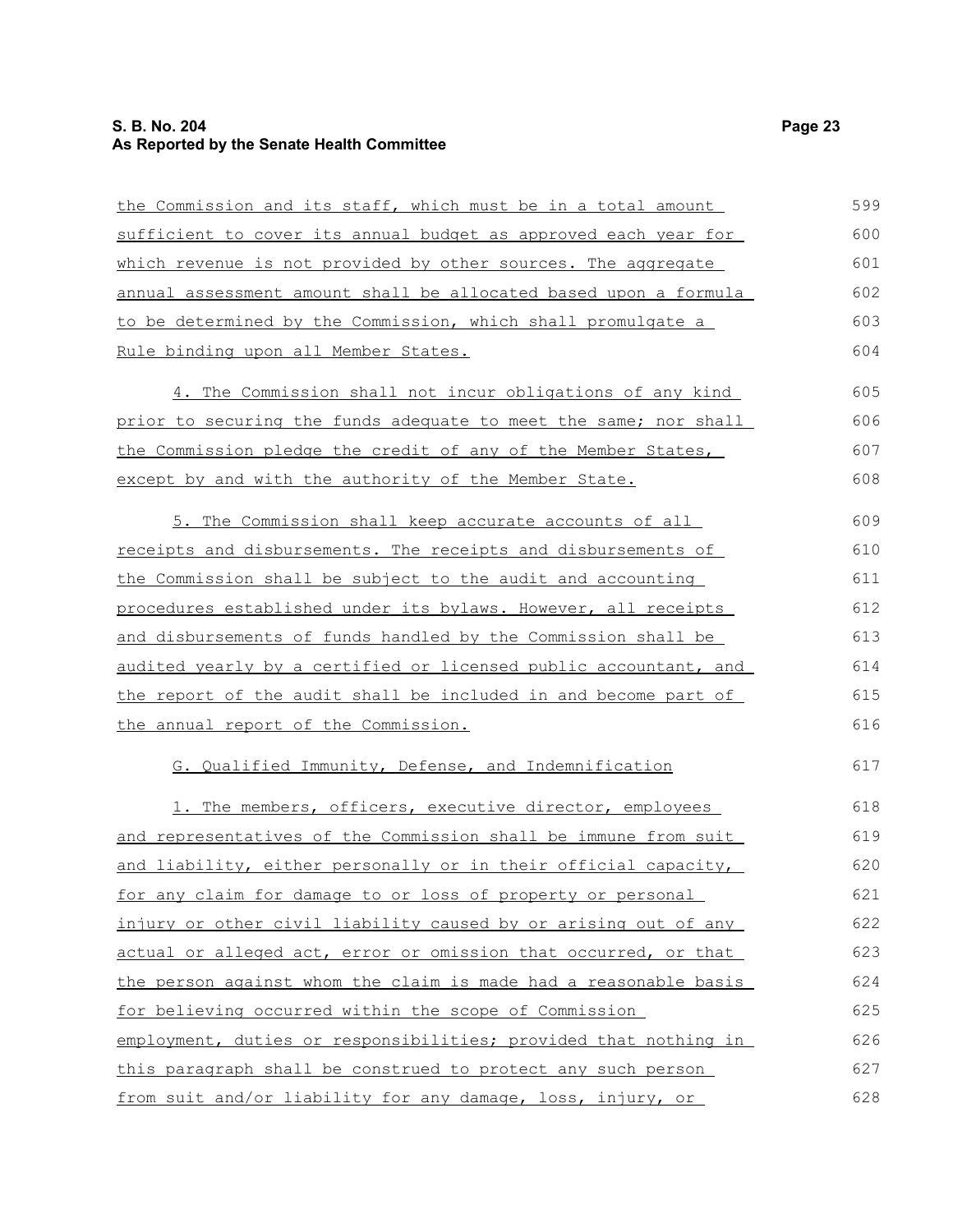| liability caused by the intentional or willful or wanton               | 629 |
|------------------------------------------------------------------------|-----|
| misconduct of that person.                                             | 630 |
| 2. The Commission shall defend any member, officer,                    | 631 |
| executive director, employee or representative of the Commission       | 632 |
| <u>in any civil action seeking to impose liability arising out of </u> | 633 |
| <u>any actual or alleged act, error, or omission that occurred </u>    | 634 |
| within the scope of Commission employment, duties, or                  | 635 |
| responsibilities, or that the person against whom the claim is         | 636 |
| made had a reasonable basis for believing occurred within the          | 637 |
| scope of Commission employment, duties, or responsibilities;           | 638 |
| provided that nothing herein shall be construed to prohibit that       | 639 |
| <u>person from retaining his or her own counsel; and provided</u>      | 640 |
| further, that the actual or alleged act, error, or omission did        | 641 |
| <u>not result from that persons intentional or willful or wanton </u>  | 642 |
| misconduct.                                                            | 643 |
| 3. The Commission shall indemnify and hold harmless any                | 644 |
| member, officer, executive director, employee, or representative       | 645 |
| of the Commission for the amount of any settlement or judgment         | 646 |
| <u>obtained against that person arising out of any actual or </u>      | 647 |
| alleged act, error, or omission that occurred within the scope         | 648 |
| of Commission employment, duties, or responsibilities, or that         | 649 |
| such person had a reasonable basis for believing occurred within       | 650 |
| the scope of Commission employment, duties, or responsibilities,       | 651 |
| provided that the actual or alleged act, error, or omission did        | 652 |
| not result from the intentional or willful or wanton misconduct        | 653 |
| of that person.                                                        | 654 |
| SECTION 10. DATA SYSTEM                                                | 655 |
| A. The Commission shall provide for the development,                   | 656 |
|                                                                        |     |

database and reporting system containing licensure, Adverse 658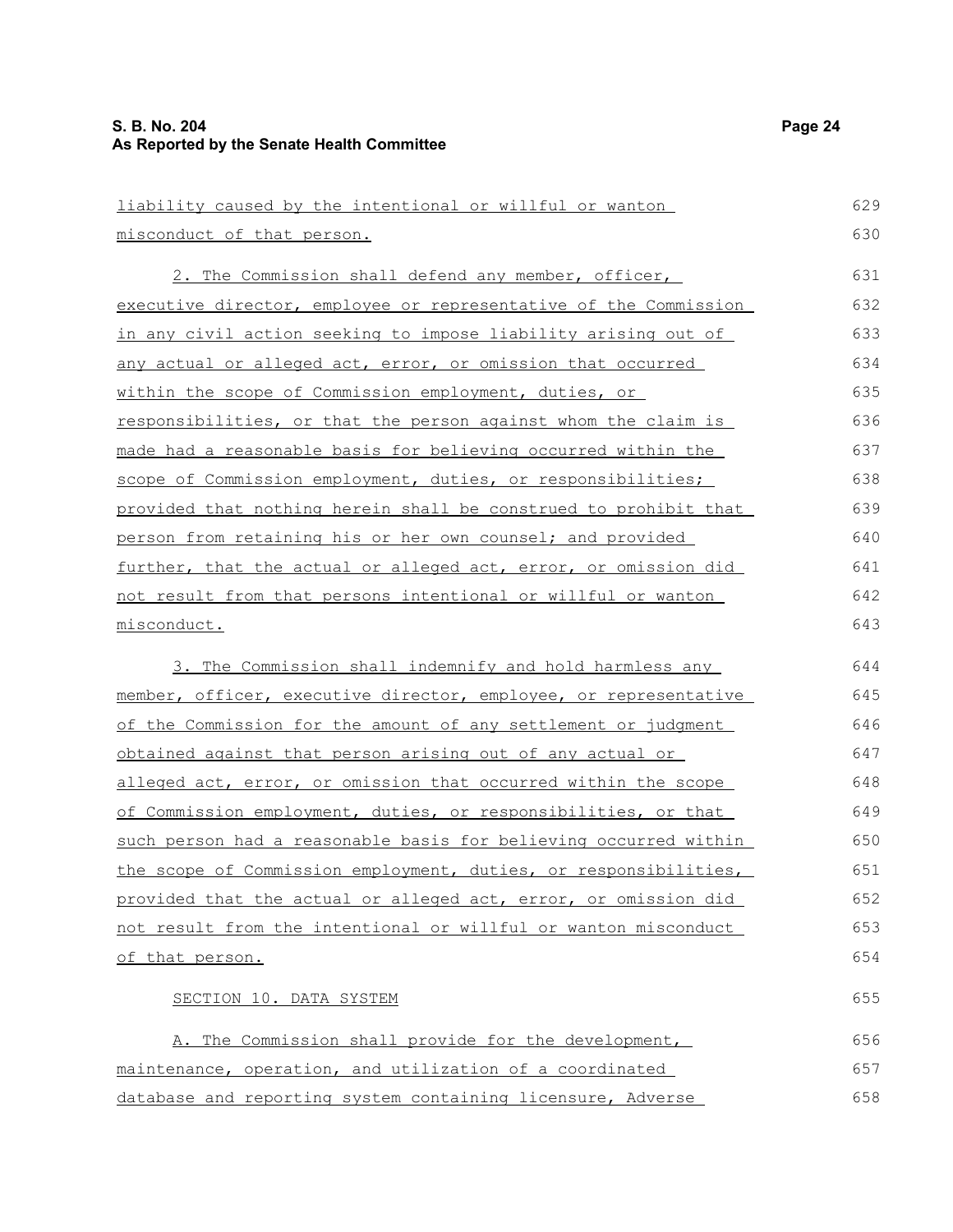| Action, and Investigative Information on all licensed            | 659 |
|------------------------------------------------------------------|-----|
| individuals in Member States.                                    | 660 |
| B. Notwithstanding any other provision of State law to the       | 661 |
| contrary, a Member State shall submit a uniform data set to the  | 662 |
| Data System on all individuals to whom this Compact is           | 663 |
| applicable as required by the Rules of the Commission,           | 664 |
| <u>including:</u>                                                | 665 |
| 1. Identifying information;                                      | 666 |
| 2. Licensure data;                                               | 667 |
| 3. Adverse Actions against a license or Privilege to             | 668 |
| Practice;                                                        | 669 |
| 4. Non-confidential information related to Alternative           | 670 |
| Program participation;                                           | 671 |
| 5. Any denial of application for licensure, and the              | 672 |
| reason(s) for such denial;                                       | 673 |
| 6. Current Significant Investigative Information; and            | 674 |
| 7. Other information that may facilitate the                     | 675 |
| administration of this Compact, as determined by the Rules of    | 676 |
| the Commission.                                                  | 677 |
| C. Investigative Information pertaining to a Licensee in         | 678 |
| any Member State will only be available to other Member States.  | 679 |
| D. The Commission shall promptly notify all Member States        | 680 |
| of any Adverse Action taken against a Licensee or an individual  | 681 |
| applying for a license. Adverse Action information pertaining to | 682 |
| a Licensee in any Member State will be available to any other    | 683 |
| Member State.                                                    | 684 |
| E. Member States contributing information to the Data            | 685 |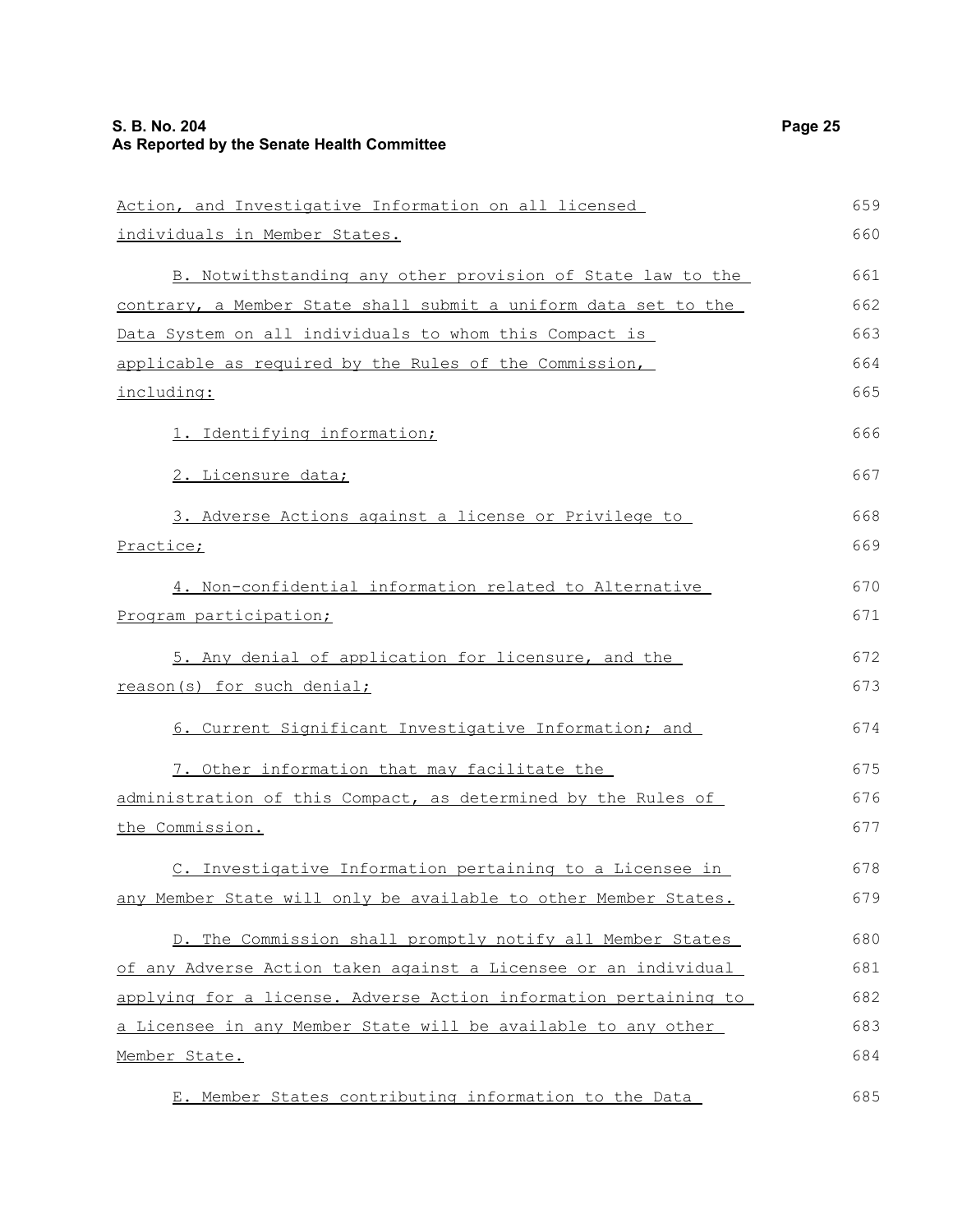| System may designate information that may not be shared with the | 686 |
|------------------------------------------------------------------|-----|
| public without the express permission of the contributing State. | 687 |
| F. Any information submitted to the Data System that is          | 688 |
| subsequently required to be expunged by the laws of the Member   | 689 |
| State contributing the information shall be removed from the     | 690 |
| Data System.                                                     | 691 |
| SECTION 11. RULEMAKING                                           | 692 |
| A. The Commission shall promulgate reasonable Rules in           | 693 |
| order to effectively and efficiently achieve the purpose of the  | 694 |
| Compact. Notwithstanding the foregoing, in the event the         | 695 |
| Commission exercises its Rulemaking authority in a manner that   | 696 |
| is beyond the scope of the purposes of the Compact, or the       | 697 |
| powers granted hereunder, then such an action by the Commission  | 698 |
| shall be invalid and have no force or effect.                    | 699 |
| B. The Commission shall exercise its Rulemaking powers           | 700 |
| pursuant to the criteria set forth in this Section and the Rules | 701 |
| adopted thereunder. Rules and amendments shall become binding as | 702 |
| of the date specified in each Rule or amendment.                 | 703 |
| C. If a majority of the legislatures of the Member States        | 704 |
| rejects a Rule, by enactment of a statute or resolution in the   | 705 |
| same manner used to adopt the Compact within four (4) years of   | 706 |
| the date of adoption of the Rule, then such Rule shall have no   | 707 |
| further force and effect in any Member State.                    | 708 |
| D. Rules or amendments to the Rules shall be adopted at a        | 709 |
| regular or special meeting of the Commission.                    | 710 |
| E. Prior to promulgation and adoption of a final Rule or         | 711 |
| Rules by the Commission, and at least thirty (30) days in        | 712 |
| advance of the meeting at which the Rule will be considered and  | 713 |
| voted upon, the Commission shall file a Notice of Proposed       | 714 |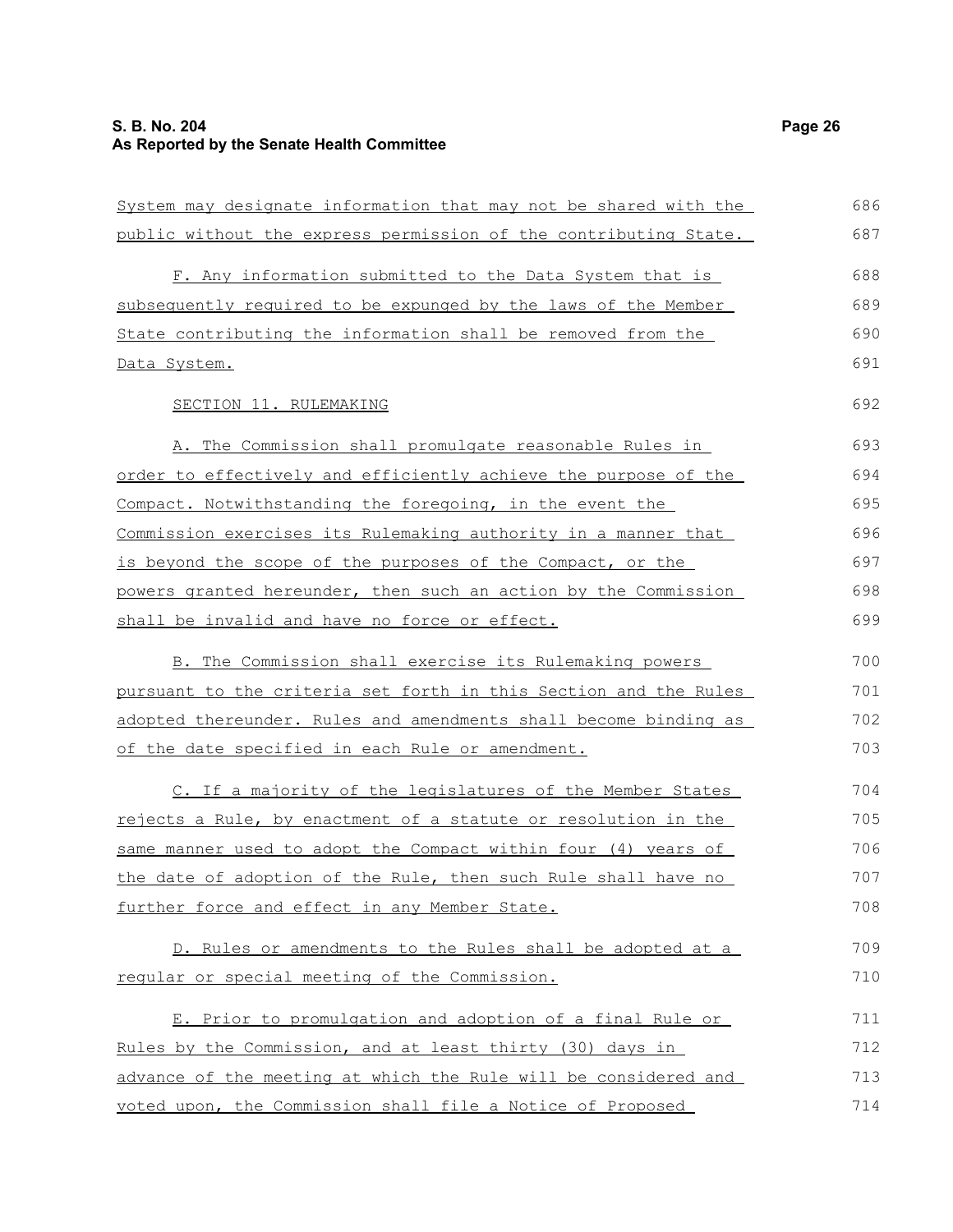Rulemaking: 1. On the website of the Commission or other publicly accessible platform; and 2. On the website of each Member State Professional Counseling Licensing Board or other publicly accessible platform or the publication in which each State would otherwise publish proposed Rules. F. The Notice of Proposed Rulemaking shall include: 1. The proposed time, date, and location of the meeting in which the Rule will be considered and voted upon; 2. The text of the proposed Rule or amendment and the reason for the proposed Rule; 3. A request for comments on the proposed Rule from any interested person; and 4. The manner in which interested persons may submit notice to the Commission of their intention to attend the public hearing and any written comments. G. Prior to adoption of a proposed Rule, the Commission shall allow persons to submit written data, facts, opinions, and arguments, which shall be made available to the public. H. The Commission shall grant an opportunity for a public hearing before it adopts a Rule or amendment if a hearing is requested by: 1. At least twenty-five (25) persons; 2. A State or federal governmental subdivision or agency; or 715 716 717 718 719 720 721 722 723 724 725 726 727 728 729 730 731 732 733 734 735 736 737 738 739 740

3. An association having at least twenty-five (25) 741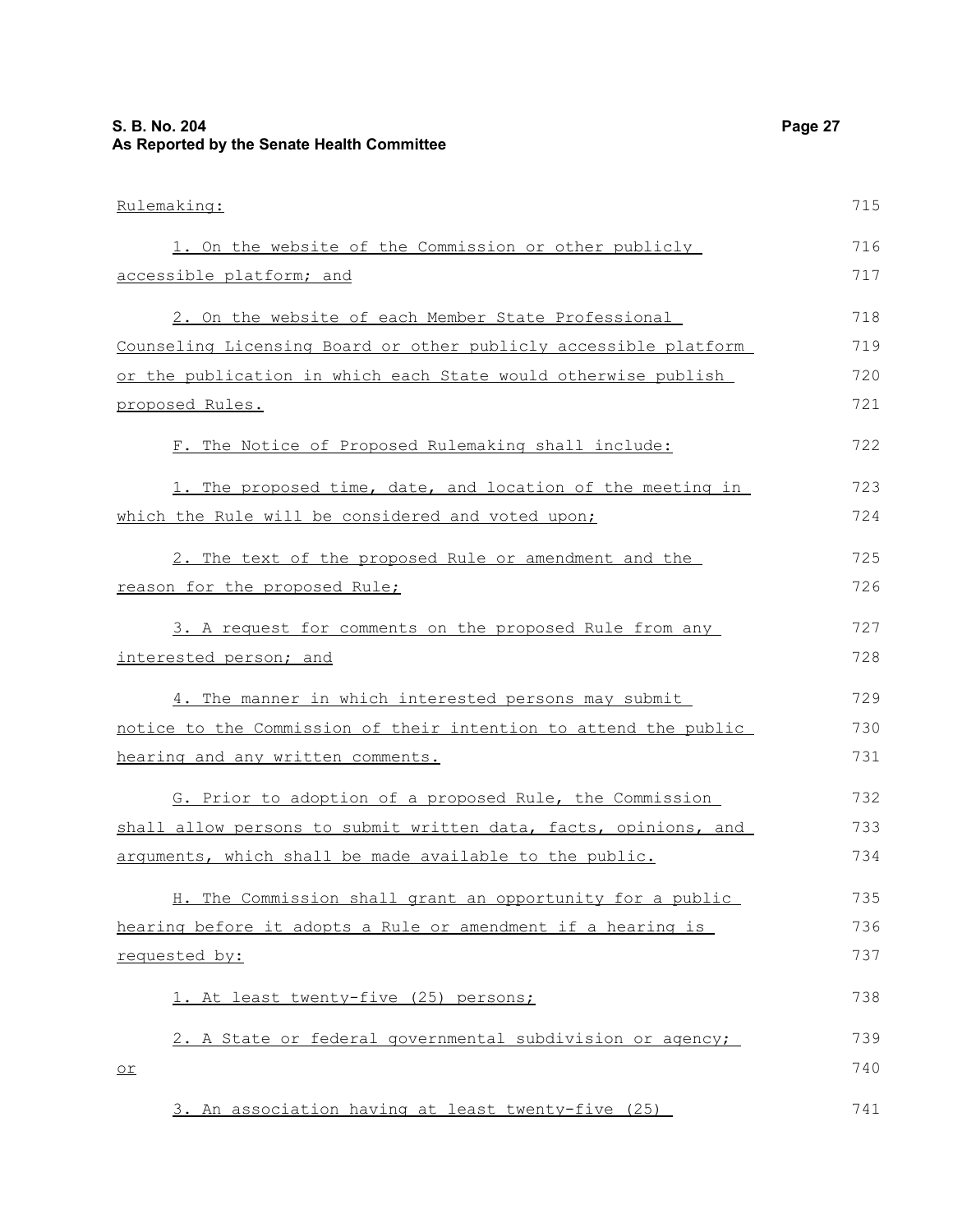#### **S. B. No. 204 Page 28 As Reported by the Senate Health Committee**

members. I. If a hearing is held on the proposed Rule or amendment, the Commission shall publish the place, time, and date of the scheduled public hearing. If the hearing is held via electronic means, the Commission shall publish the mechanism for access to the electronic hearing. 1. All persons wishing to be heard at the hearing shall notify the executive director of the Commission or other designated member in writing of their desire to appear and testify at the hearing not less than five (5) business days before the scheduled date of the hearing. 2. Hearings shall be conducted in a manner providing each person who wishes to comment a fair and reasonable opportunity to comment orally or in writing. 3. All hearings will be recorded. A copy of the recording will be made available on request. 4. Nothing in this section shall be construed as requiring a separate hearing on each Rule. Rules may be grouped for the convenience of the Commission at hearings required by this section. J. Following the scheduled hearing date, or by the close of business on the scheduled hearing date if the hearing was not held, the Commission shall consider all written and oral comments received. 742 743 744 745 746 747 748 749 750 751 752 753 754 755 756 757 758 759 760 761 762 763 764 765

K. If no written notice of intent to attend the public hearing by interested parties is received, the Commission may proceed with promulgation of the proposed Rule without a public hearing. 766 767 768 769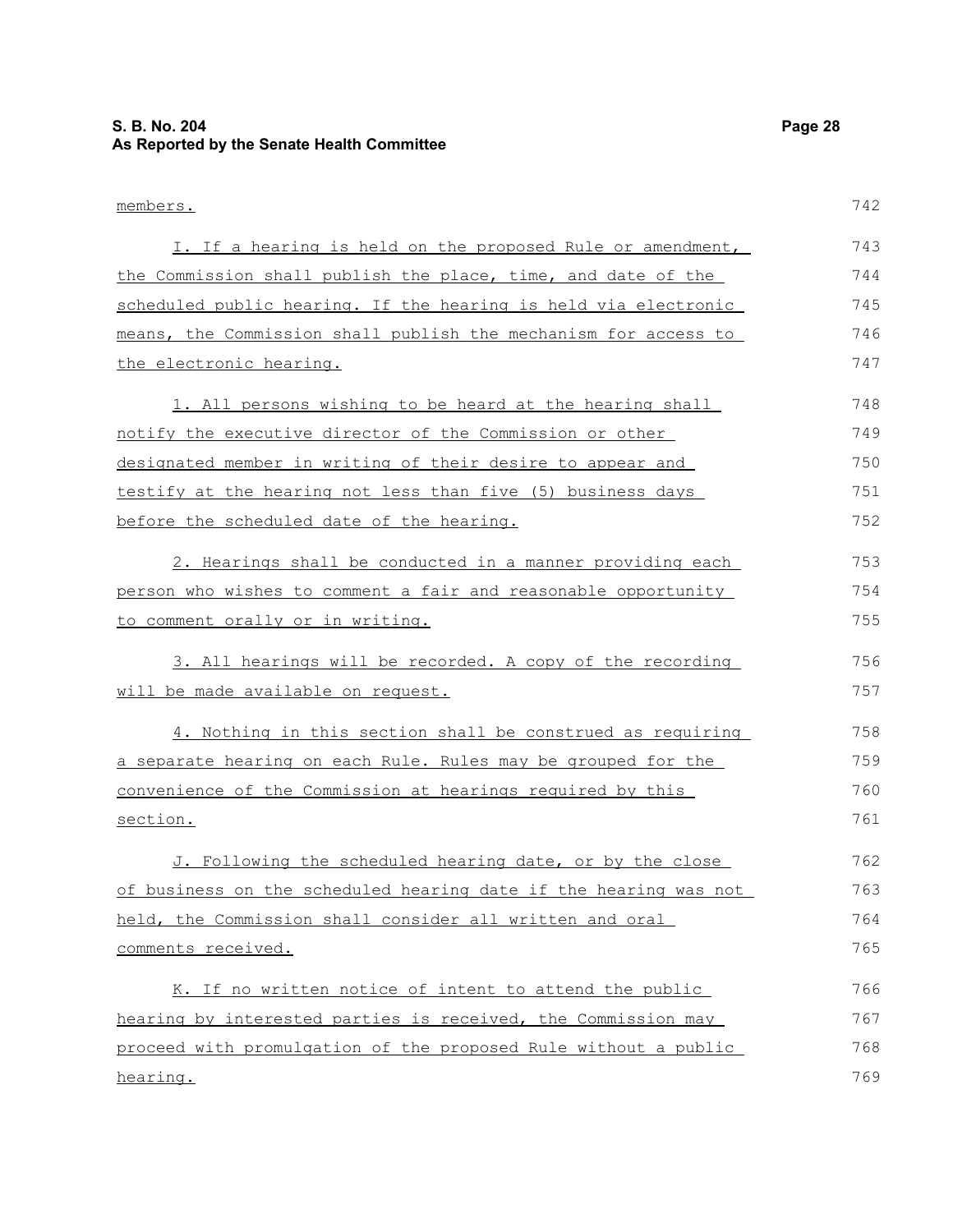#### **S. B. No. 204 Page 29 As Reported by the Senate Health Committee**

| L. The Commission shall, by majority vote of all members,        | 770 |
|------------------------------------------------------------------|-----|
| take final action on the proposed Rule and shall determine the   | 771 |
| effective date of the Rule, if any, based on the Rulemaking      | 772 |
| record and the full text of the Rule.                            | 773 |
| M. Upon determination that an emergency exists, the              | 774 |
| Commission may consider and adopt an emergency Rule without      | 775 |
| prior notice, opportunity for comment, or hearing, provided that | 776 |
| the usual Rulemaking procedures provided in the Compact and in   | 777 |
| this section shall be retroactively applied to the Rule as soon  | 778 |
| as reasonably possible, in no event later than ninety (90) days  | 779 |
| after the effective date of the Rule. For the purposes of this   | 780 |
| provision, an emergency Rule is one that must be adopted         | 781 |
| immediately in order to:                                         | 782 |
| 1. Meet an imminent threat to public health, safety, or          | 783 |
| welfare;                                                         | 784 |
| 2. Prevent a loss of Commission or Member State funds;           | 785 |
| 3. Meet a deadline for the promulgation of an                    | 786 |
| administrative Rule that is established by federal law or Rule;  | 787 |
| $\underline{\circ r}$                                            | 788 |
| 4. Protect public health and safety.                             | 789 |
| N. The Commission or an authorized committee of the              | 790 |
| Commission may direct revisions to a previously adopted Rule or  | 791 |
| amendment for purposes of correcting typographical errors,       | 792 |
| errors in format, errors in consistency, or grammatical errors.  | 793 |
| Public notice of any revisions shall be posted on the website of | 794 |
| the Commission. The revision shall be subject to challenge by    | 795 |
| any person for a period of thirty (30) days after posting. The   | 796 |
| revision may be challenged only on grounds that the revision     | 797 |
| results in a material change to a Rule. A challenge shall be     | 798 |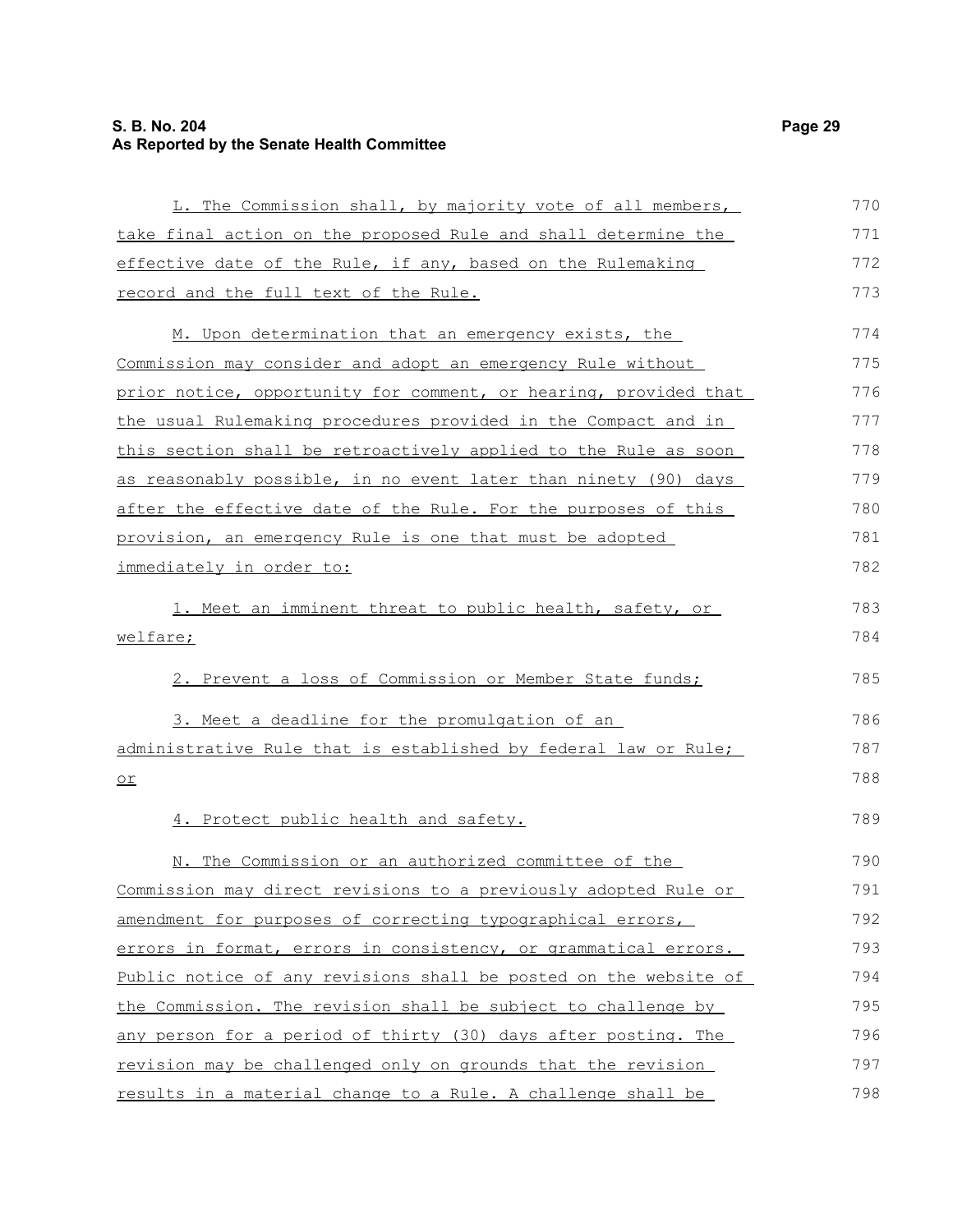#### **S. B. No. 204 Page 30 As Reported by the Senate Health Committee**

| made in writing and delivered to the chair of the Commission     | 799 |
|------------------------------------------------------------------|-----|
| prior to the end of the notice period. If no challenge is made,  | 800 |
| the revision will take effect without further action. If the     | 801 |
| revision is challenged, the revision may not take effect without | 802 |
| the approval of the Commission.                                  | 803 |
| SECTION 12. OVERSIGHT, DISPUTE RESOLUTION, AND ENFORCEMENT       | 804 |
| A. Oversight                                                     | 805 |
| 1. The executive, legislative, and judicial branches of          | 806 |
| State government in each Member State shall enforce this Compact | 807 |
| and take all actions necessary and appropriate to effectuate the | 808 |
| Compacts purposes and intent. The provisions of this Compact and | 809 |
| the Rules promulgated hereunder shall have standing as statutory | 810 |
| <u>law.</u>                                                      | 811 |
| 2. All courts shall take judicial notice of the Compact          | 812 |
| and the Rules in any judicial or administrative proceeding in a  | 813 |
| Member State pertaining to the subject matter of this Compact    | 814 |
| which may affect the powers, responsibilities, or actions of the | 815 |
| Commission.                                                      | 816 |
| 3. The Commission shall be entitled to receive service of        | 817 |
| process in any such proceeding and shall have standing to        | 818 |
| intervene in such a proceeding for all purposes. Failure to      | 819 |
| provide service of process to the Commission shall render a      | 820 |
| judgment or order void as to the Commission, this Compact, or    | 821 |
| promulgated Rules.                                               | 822 |
| B. Default, Technical Assistance, and Termination                | 823 |
| 1. If the Commission determines that a Member State has          | 824 |
| defaulted in the performance of its obligations or               | 825 |
| responsibilities under this Compact or the promulgated Rules,    | 826 |
| the Commission shall:                                            | 827 |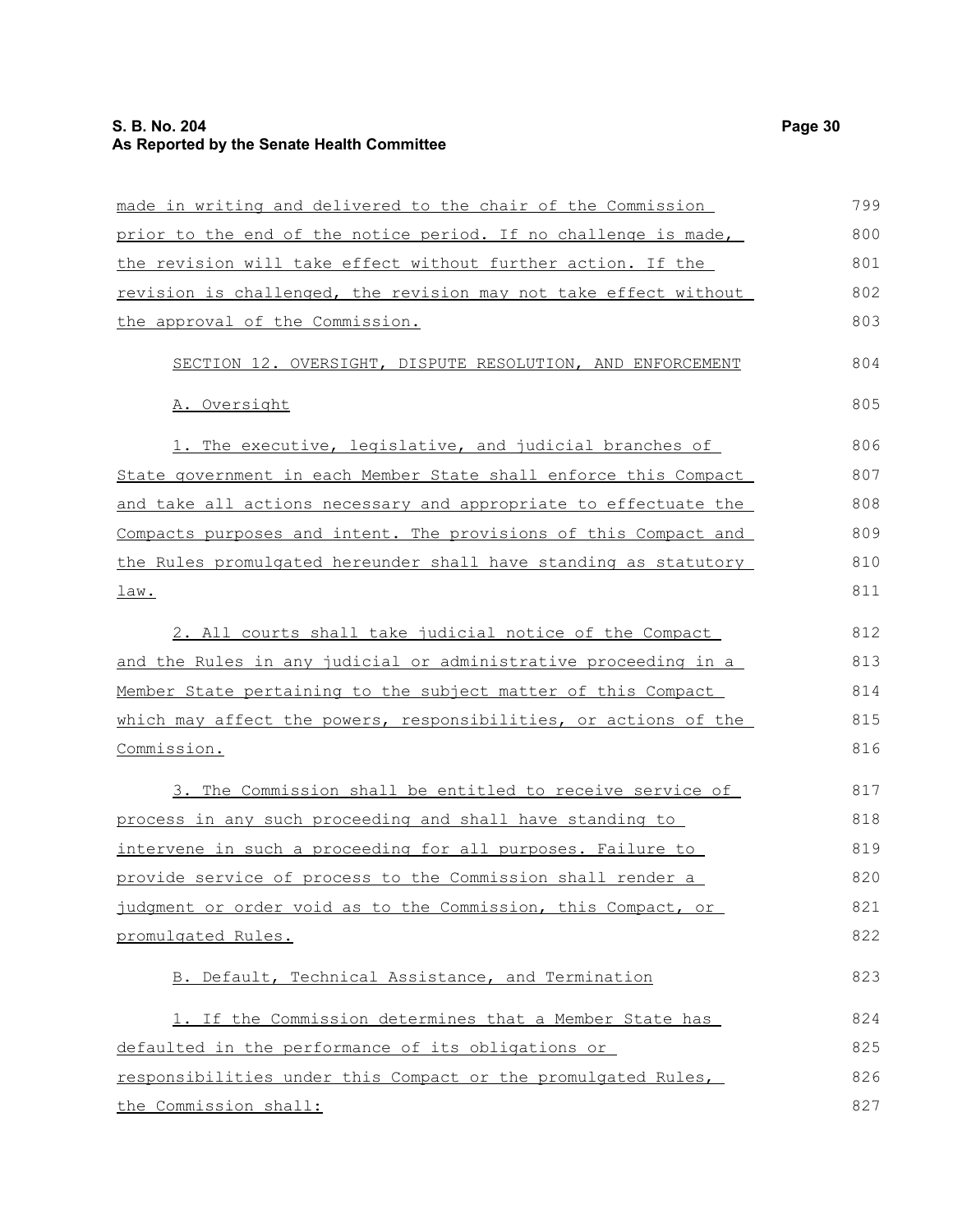| a. Provide written notice to the defaulting State and            | 828 |
|------------------------------------------------------------------|-----|
| other Member States of the nature of the default, the proposed   | 829 |
| means of curing the default and/or any other action to be taken  | 830 |
| by the Commission; and                                           | 831 |
| b. Provide remedial training and specific technical              | 832 |
| assistance regarding the default.                                | 833 |
| C. If a State in default fails to cure the default, the          | 834 |
| defaulting State may be terminated from the Compact upon an      | 835 |
| affirmative vote of a majority of the Member States, and all     | 836 |
| rights, privileges and benefits conferred by this Compact may be | 837 |
| terminated on the effective date of termination. A cure of the   | 838 |
| default does not relieve the offending State of obligations or   | 839 |
| liabilities incurred during the period of default.               | 840 |
| D. Termination of membership in the Compact shall be             | 841 |
| imposed only after all other means of securing compliance have   | 842 |
| been exhausted. Notice of intent to suspend or terminate shall   | 843 |
| be given by the Commission to the governor, the majority and     | 844 |
| minority leaders of the defaulting States legislature, and each  | 845 |
| of the Member States.                                            | 846 |
| E. A State that has been terminated is responsible for all       | 847 |
| assessments, obligations, and liabilities incurred through the   | 848 |
| effective date of termination, including obligations that extend | 849 |
| beyond the effective date of termination.                        | 850 |
| F. The Commission shall not bear any costs related to a          | 851 |
| State that is found to be in default or that has been terminated | 852 |
| from the Compact, unless agreed upon in writing between the      | 853 |
| Commission and the defaulting State.                             | 854 |
| G. The defaulting State may appeal the action of the             | 855 |
| Commission by petitioning the U.S. District Court for the        | 856 |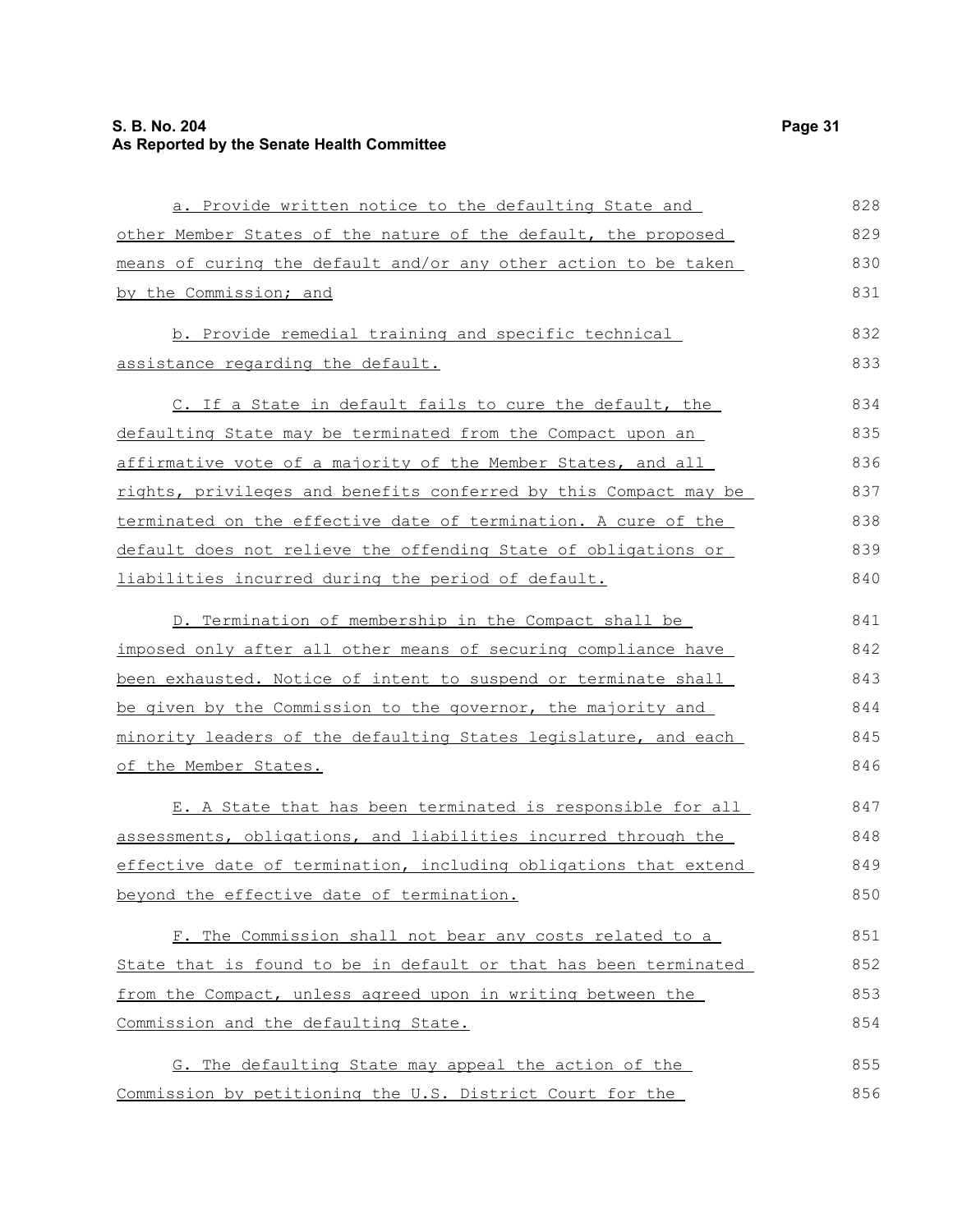| District of Columbia or the federal district where the                | 857 |
|-----------------------------------------------------------------------|-----|
| Commission has its principal offices. The prevailing member           | 858 |
| shall be awarded all costs of such litigation, including              | 859 |
| reasonable attorneys fees.                                            | 860 |
| H. Dispute Resolution                                                 | 861 |
| 1. Upon request by a Member State, the Commission shall               | 862 |
| attempt to resolve disputes related to the Compact that arise         | 863 |
| among Member States and between member and non-Member States.         | 864 |
| 2. The Commission shall promulgate a Rule providing for               | 865 |
| both mediation and binding dispute resolution for disputes as         | 866 |
| appropriate.                                                          | 867 |
| I. Enforcement                                                        | 868 |
| 1. The Commission, in the reasonable exercise of its                  | 869 |
| discretion, shall enforce the provisions and Rules of this            | 870 |
| Compact.                                                              | 871 |
| 2. By majority vote, the Commission may initiate legal                | 872 |
| <u>action in the United States District Court for the District of</u> | 873 |
| Columbia or the federal district where the Commission has its         | 874 |
| principal offices against a Member State in default to enforce        | 875 |
| compliance with the provisions of the Compact and its                 | 876 |
| promulgated Rules and bylaws. The relief sought may include both      | 877 |
| injunctive relief and damages. In the event judicial enforcement      | 878 |
| is necessary, the prevailing member shall be awarded all costs        | 879 |
| of such litigation, including reasonable attorneys fees.              | 880 |
| 3. The remedies herein shall not be the exclusive remedies            | 881 |
| of the Commission. The Commission may pursue any other remedies       | 882 |
| available under federal or State law.                                 | 883 |
| SECTION 13. DATE OF IMPLEMENTATION OF THE COUNSELING                  | 884 |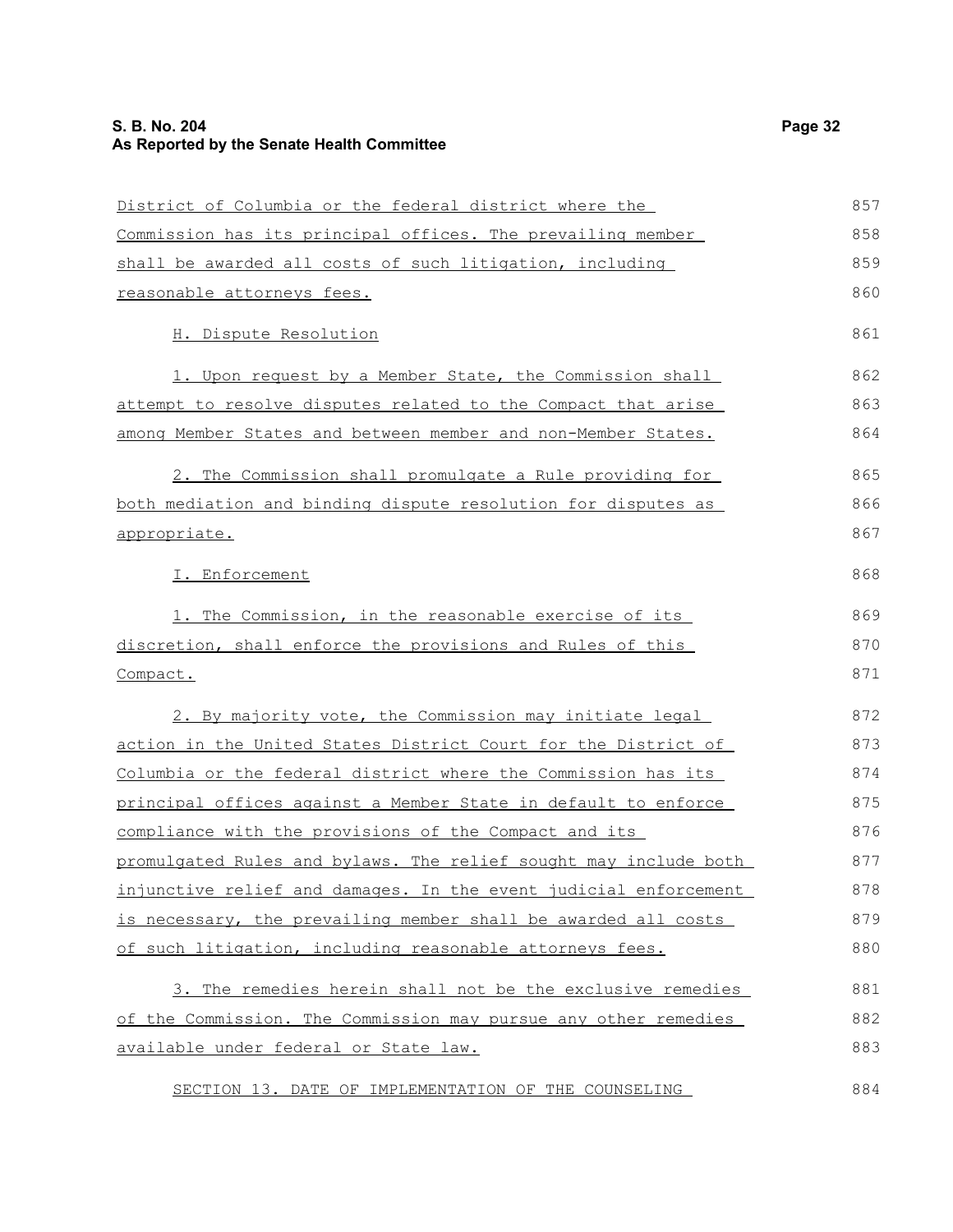| COMPACT COMMISSION AND ASSOCIATED RULES, WITHDRAWAL, AND                               |
|----------------------------------------------------------------------------------------|
| AMENDMENT                                                                              |
| A. The Compact shall come into effect on the date on which                             |
| the Compact statute is enacted into law in the tenth Member                            |
| State. The provisions, which become effective at that time,                            |
| $ab \circ 11$ be $1 \cdot m \cdot b \circ d$ to the personal graphed to the Commission |

| shall be limited to the powers granted to the Commission        | 890 |
|-----------------------------------------------------------------|-----|
| relating to assembly and the promulgation of Rules. Thereafter, | 891 |
| the Commission shall meet and exercise Rulemaking powers        | 892 |
| necessary to the implementation and administration of the       | 893 |
| Compact.                                                        | 894 |

B. Any State that joins the Compact subsequent to the Commissions initial adoption of the Rules shall be subject to the Rules as they exist on the date on which the Compact becomes law in that State. Any Rule that has been previously adopted by the Commission shall have the full force and effect of law on the day the Compact becomes law in that State. 895 896 897 898 899 900

C. Any Member State may withdraw from this Compact by enacting a statute repealing the same. 901 902

1. A Member State's withdrawal shall not take effect until six (6) months after enactment of the repealing statute. 903 904

2. Withdrawal shall not affect the continuing requirement of the withdrawing States Professional Counseling Licensing Board to comply with the investigative and Adverse Action reporting requirements of this act prior to the effective date of withdrawal. 905 906 907 908 909

D. Nothing contained in this Compact shall be construed to invalidate or prevent any Professional Counseling licensure agreement or other cooperative arrangement between a Member State and a non-Member State that does not conflict with the 910 911 912 913

885 886

887 888 889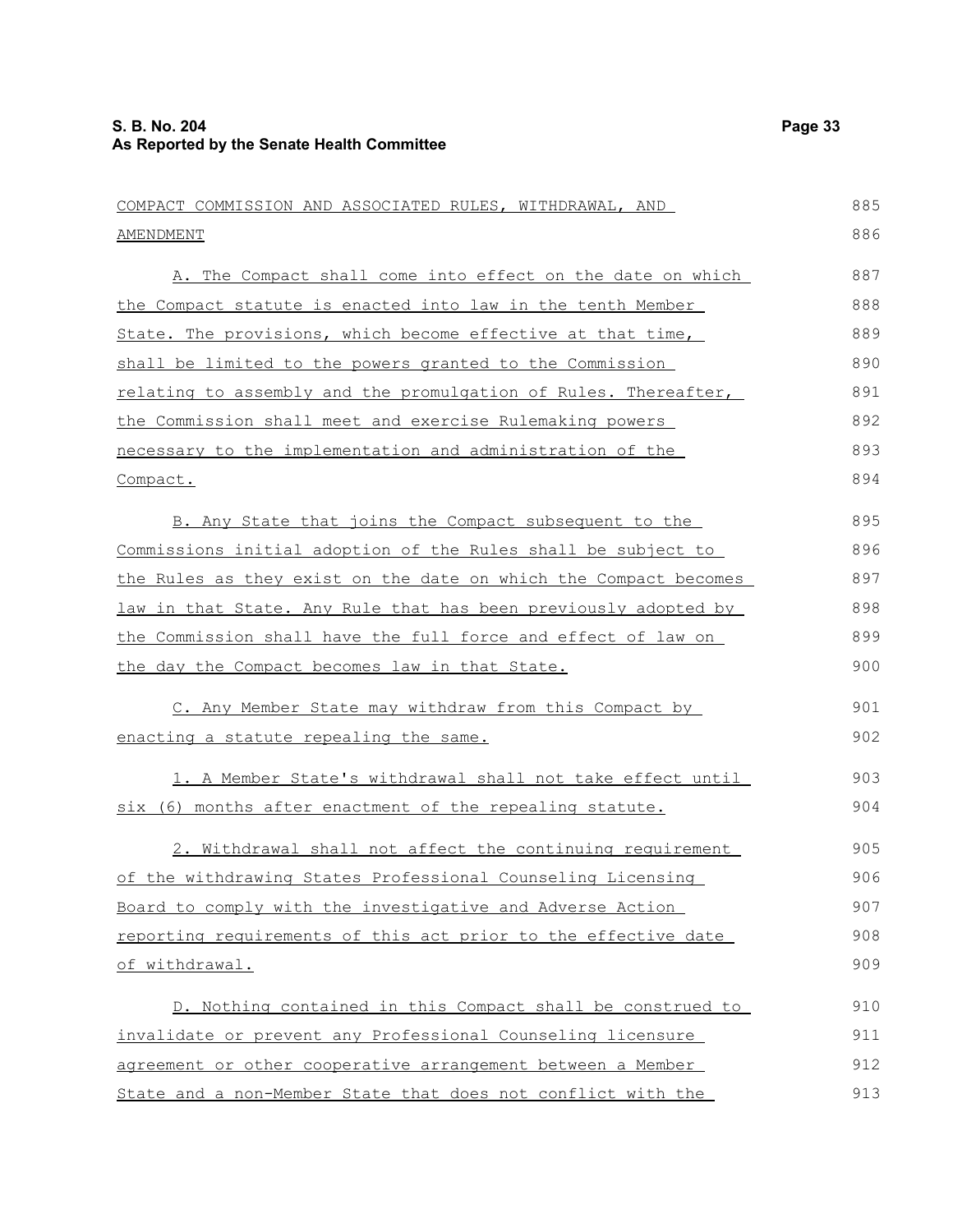| provisions of this Compact.                                              | 914   |
|--------------------------------------------------------------------------|-------|
| E. This Compact may be amended by the Member States. No                  | 915   |
| amendment to this Compact shall become effective and binding             | 916   |
| upon any Member State until it is enacted into the laws of all           | 917   |
| Member States.                                                           | 918   |
| SECTION 14. CONSTRUCTION AND SEVERABILITY                                | 919   |
| This Compact shall be liberally construed so as to                       | 920   |
| effectuate the purposes thereof. The provisions of this Compact          | 921   |
| shall be severable and if any phrase, clause, sentence or                | 922   |
| provision of this Compact is declared to be contrary to the              | 923   |
| constitution of any Member State or of the United States or the          | 924   |
| applicability thereof to any government, agency, person or               | 925   |
| circumstance is held invalid, the validity of the remainder of           | 926   |
| this Compact and the applicability thereof to any government,            | 927   |
| <u>agency, person or circumstance shall not be affected thereby. If </u> | 928   |
| this Compact shall be held contrary to the constitution of any           | 929   |
| Member State, the Compact shall remain in full force and effect          | 930   |
| <u>as to the remaining Member States and in full force and effect</u>    | 931   |
| as to the Member State affected as to all severable matters.             | 932   |
| SECTION 15. BINDING EFFECT OF COMPACT AND OTHER LAWS                     | 933   |
| .                                                                        | $  -$ |

A. A Licensee providing Professional Counseling services in a Remote State under the Privilege to Practice shall adhere to the laws and regulations, including scope of practice, of the Remote State. 934 935 936 937

B. Nothing herein prevents the enforcement of any other law of a Member State that is not inconsistent with the Compact. 938 939 940

C. Any laws in a Member State in conflict with the Compact are superseded to the extent of the conflict. 941